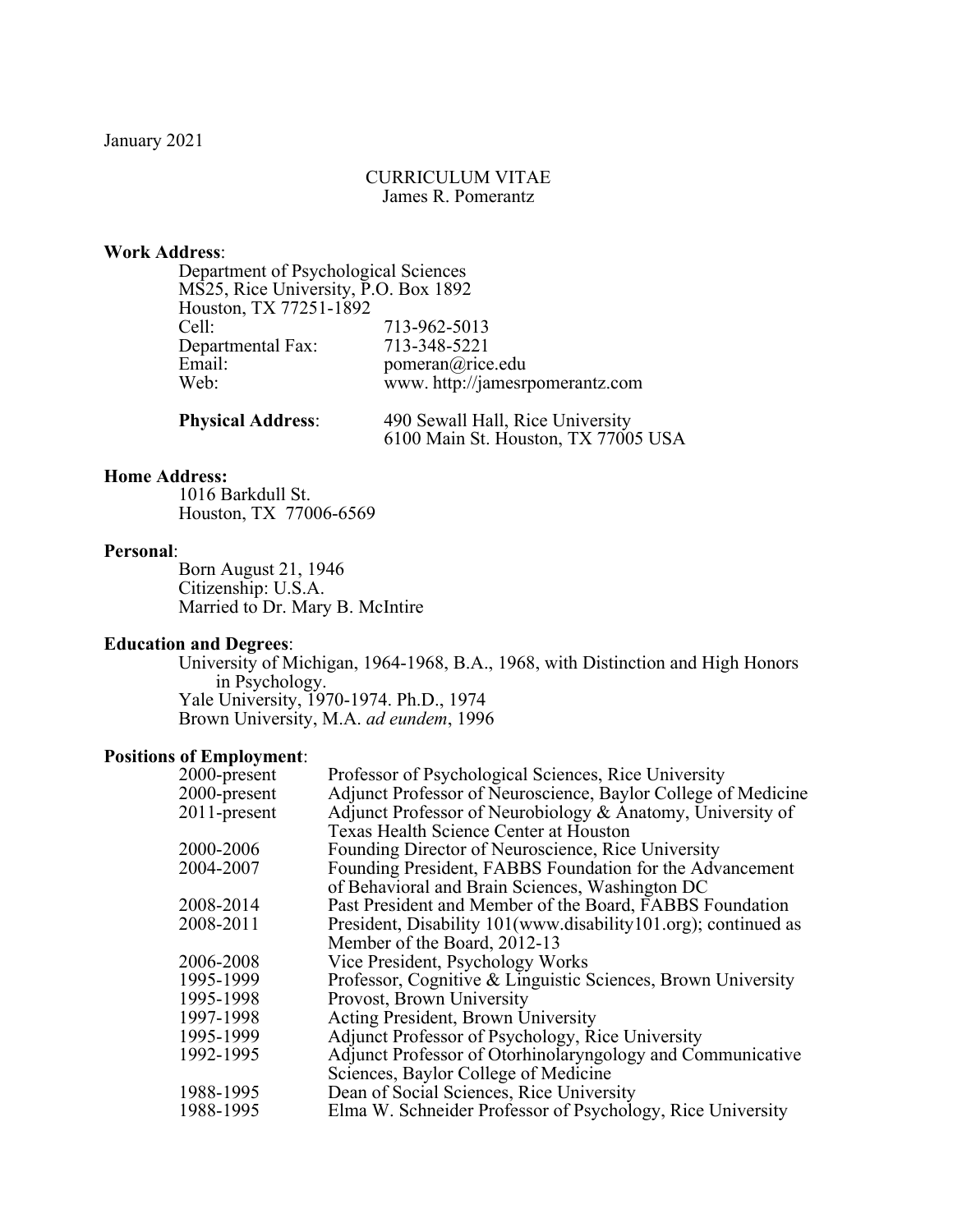| 1983-1988 | Professor, Department of Psychology, SUNY at Buffalo      |
|-----------|-----------------------------------------------------------|
| 1977-1983 | Associate Professor, Department of Psychology, SUNY at    |
|           | <b>Buffalo</b>                                            |
| 1974-1977 | Assistant Professor, Department of Psychology, The Johns  |
|           | <b>Hopkins University</b>                                 |
| 1973-1974 | Prize Teaching Fellow, Department of Psychology, Yale     |
|           | University                                                |
| 1970-1973 | NDEA Title IV Fellow, Department of Psychology, Yale      |
|           | University                                                |
| 1969-1970 | Senior Technical Aide, Human Factors Research Department, |
|           | <b>Bell Telephone Laboratories</b>                        |

#### **Honors and Memberships**:

National Science Foundation Undergraduate Research Participant, Brown University, 1967

- W. B. Pillsbury Prize, Department of Psychology, University of Michigan, 1968 (most distinguished undergraduate research dissertation)
- Membership in Sigma Xi, elected 1973

Yale Prize Teaching Fellowship, 1973-1974

Membership and Fellow, Psychonomic Society, elected 1976

Membership, American Psychological Association, elected 1977

Fellow, Division 3, American Psychological Association, elected 1987

Fellow, American Psychological Society, elected 1990

Scientific Consultant, Committee for the Scientific Investigation of Claims of the Paranormal, appointed 1978

Member, Houston Philosophical Society, elected 1988

Member, Scientia Institute (Rice University organization), elected 1989; Director,  $2000 - 2006$ ; Associate Director  $2006 - 2011$ ; Executive Committee  $2013$ present.

Invitee, Office of Management and Budget forums on federal policies regarding overhead cost recovery at universities, White House Conference Center, May, 1994; January, 1995

Fellow (Trustee), Brown University, 1997-1998

Fellow, Society of Experimental Psychologists, elected 2001; Executive Committee 2003-present (Chair in 2014)

President, FABBS Foundation (formerly the Foundation for the Advancement of Behavioral and Brain Sciences), 2004-2007; Past-president 2008-2009; Board Member 2004 - present

Member, Executive Committee, Federation of Behavioral, Psychological, and Cognitive Science, 2004-2007

Member, Steering Committee, Southwest Cognition Conference, 2002-2014

Rock Memorial Lecturer, University of California Berkeley, Sept. 2009

Kanizsa Lecture, Univerity of Trieste, Trieste, Italy, November 2011

Winner, 3rd Prize, international Best Illusion of the Year Contest, May 2014 (Neural Correlate Society), with graduate student Kimberley Orsten

Member, National Academies of Sciences, Engineering and Medicine's Intelligence Science and Technology Experts Group (ISTEG), 2016 –

Elected Member of the Governing Board of the Psychonomic Society, 2017-2023 Chair Elect of the Governing Board of the Psychonomic Society, 2019

Chair of the Governing Board of the Psychonomic Society, 2020 (Past Chair of the Governing Board 2021)

Who's Who in the World Who's Who in America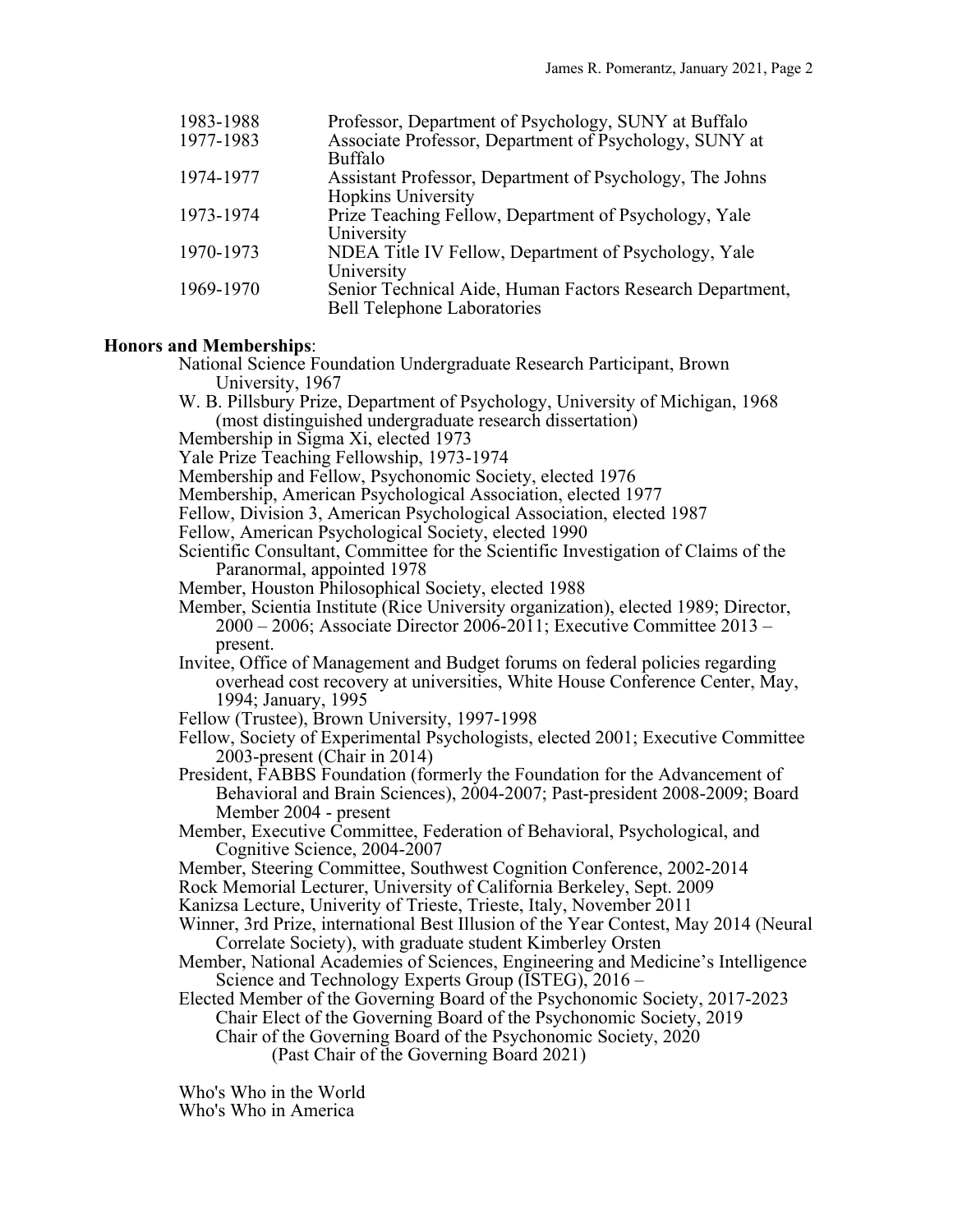American Men & Women of Science

Member, Houston Marathon Legacy Runners 2006 (10+ full 26.2 mile finishes) Juried photography exhibition, *Intimate Cartography: Mapping Vanishing Terrains*, FotoFest 2016, Houston, TX, 2016-2017

## **Editorial and Review Service**:

1. Editorial Board and Review Panel Membership: Psychonomic Bulletin & Review, 1993 - 1995 (Associate Editor) Journal of Experimental Psychology: Human Perception & Performance, 1982-1994 Memory & Cognition, 1978-84 Journal of Experimental Psychology: General, 1987-1990 Member, Basic Behavioral Processes Research Review Committee, National Institute of Mental Health, 1984-1988 Member, Psychonomic Society Publications Committee, 1994-1997 Co-Editor, Essays in Cognitive Psychology Series, published by Psychology Press (Taylor & Francis Group), 2003 - 2012. Psychological Science, 2004- <sup>2007</sup>

## 2. Academic Journal Consultant, Proposal Reviewer:

Acta Psychologica Animal Learning and Behavior Attention, Perception & Psychophysics Behavioral and Brain Sciences Cahiers de Psychologie Cognitive (European Bulletin of Cognitive Psychology) Canadian Journal of Psychology Chemical Senses Child Development Cognition: International Journal of Cognitive Science Cognitive Neuropsychology Cognitive Psychology Current Directions in Psychological Science Frontiers in Psychology: Perception Science Geographical Analysis Human Factors Infant Behavior and Development Journal of Abnormal Psychology Journal of Comparative Psychology Journal of Experimental Psychology: Human Perception & Performance Journal of Experimental Psychology: Learning, Memory & Cognition Journal of Experimental Child Psychology Journal of Vision Nature Perception Attention, Perception & Psychophysics Perceptual and Motor Skills Perception & Psychophysics Proceedings of the National Academy of Sciences Psychological Bulletin Psychonomic Bulletin & Review Psychological Research (Psychologische Forschung) Psychological Reports Psychological Review Psychological Science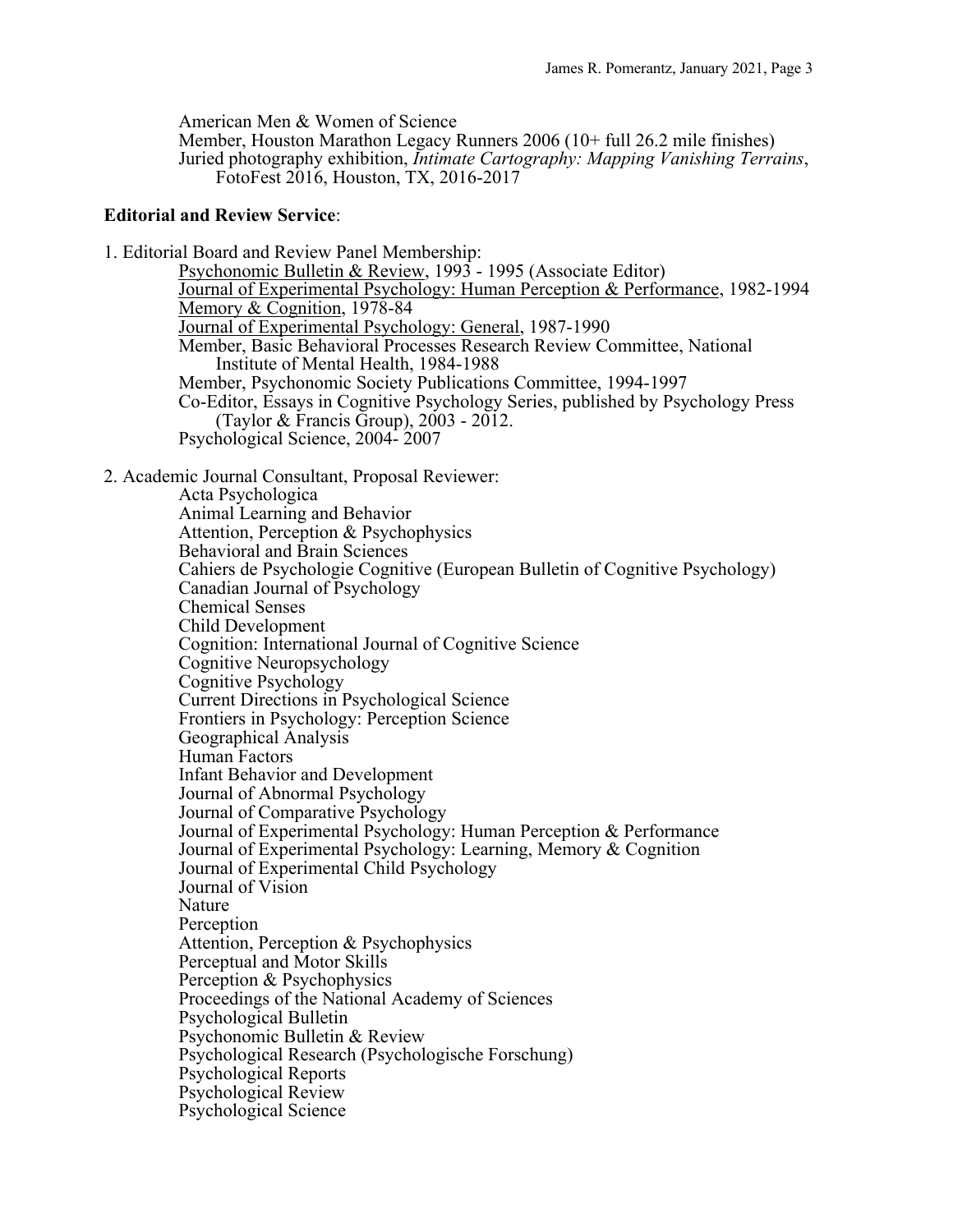Psychometrika Psychonomic Bulletin & Review Quarterly Journal of Experimental Psychology Science Trends in Cognitive Science Vision Research National Science Foundation proposals National Institutes of Health site reviewer Eastern Psychological Association Swiss National Science Foundation

#### 3. External Program Reviews (since 2000):

Chair, Psychology and Neuroscience, Florida State University, 2000 Chair, School of Human Development, University of Texas at Dallas, 2002 Chair, School of Behavioral & Brain Sciences, University of Texas at Dallas, 2008 Co-Chair, Psychology, Texas Christian University, Ft. Worth TX, April 2011

## 4. Other

| $2016$ – present | Member, Advisory Board, Women in Cognitive Science                                |
|------------------|-----------------------------------------------------------------------------------|
| $2012 - 2015$    | President of the Configural Processing Consortium                                 |
| $2006$ – present | Member, Executive Committee, Configural Processing                                |
|                  | Consortium                                                                        |
| $2013 - 2019$    | Chair, Finance Committee, Psychonomic Society (member                             |
|                  | since 2008);                                                                      |
| 2018-2020        | Chair, Psychonomic Society Publishing Contract Review                             |
|                  | Committee (negotiated 10 year contract with Spring Nature)                        |
| $2017$ – present | Member, Psychonomic Committee representative to AAAS.                             |
| 2014             | Negotiator of Psychonomic Society's contract renewal                              |
|                  | with its association management firm                                              |
| 2018-2020        | Chair, Psychonomic Society publisher selection committee                          |
|                  | Numerous faculty promotion cases at various institutions                          |
|                  | Numerous recommendations to other institutions and search firms on administrative |

appointments

#### **Administrative Experience**:

| <b>At Rice University since 2000:</b> |                                                             |
|---------------------------------------|-------------------------------------------------------------|
| $2000 - 2006$                         | Director of Neurosciences, Rice University                  |
| $2000 - 2006$                         | Director, De Lange Conferences, Rice University             |
| $2000 - 2006$                         | Director of Scientia, Rice University Institute for         |
|                                       | the History of Science and Culture                          |
| 2006 – 2011                           | Associate Director, Scientia                                |
| $2001 - 2003$                         | Chair, Rice Committee on Undergraduate Curriculum           |
| $2000 - 2001$                         | Chair, Ad Hoc Committee on the Rice University Campus Store |
| $2002 - 2003$                         | Member, Search Committee for Dean of Humanities             |
| $2003 - 2004$                         | Member, Rice Presidential Search Committee                  |
| $2003 - 2006$                         | Head, Cognitive Graduate Program, Department of Psychology  |
| $2010 - 2015$                         | Humanities and Social Sciences Advisor, Neuroscience Minor  |
| $2012 - 2015$                         | Chair, Program Committee, Scientia Institute, Rice          |
| 2015 – 2017                           | Chair, Undergraduate Committee, Department of Psychology    |
| 2015 – 2017                           | Chair, School of Social Sciences Course Review Committee    |
| 2016 – 2017                           | Member, Social Sciences Gateway Review Committee            |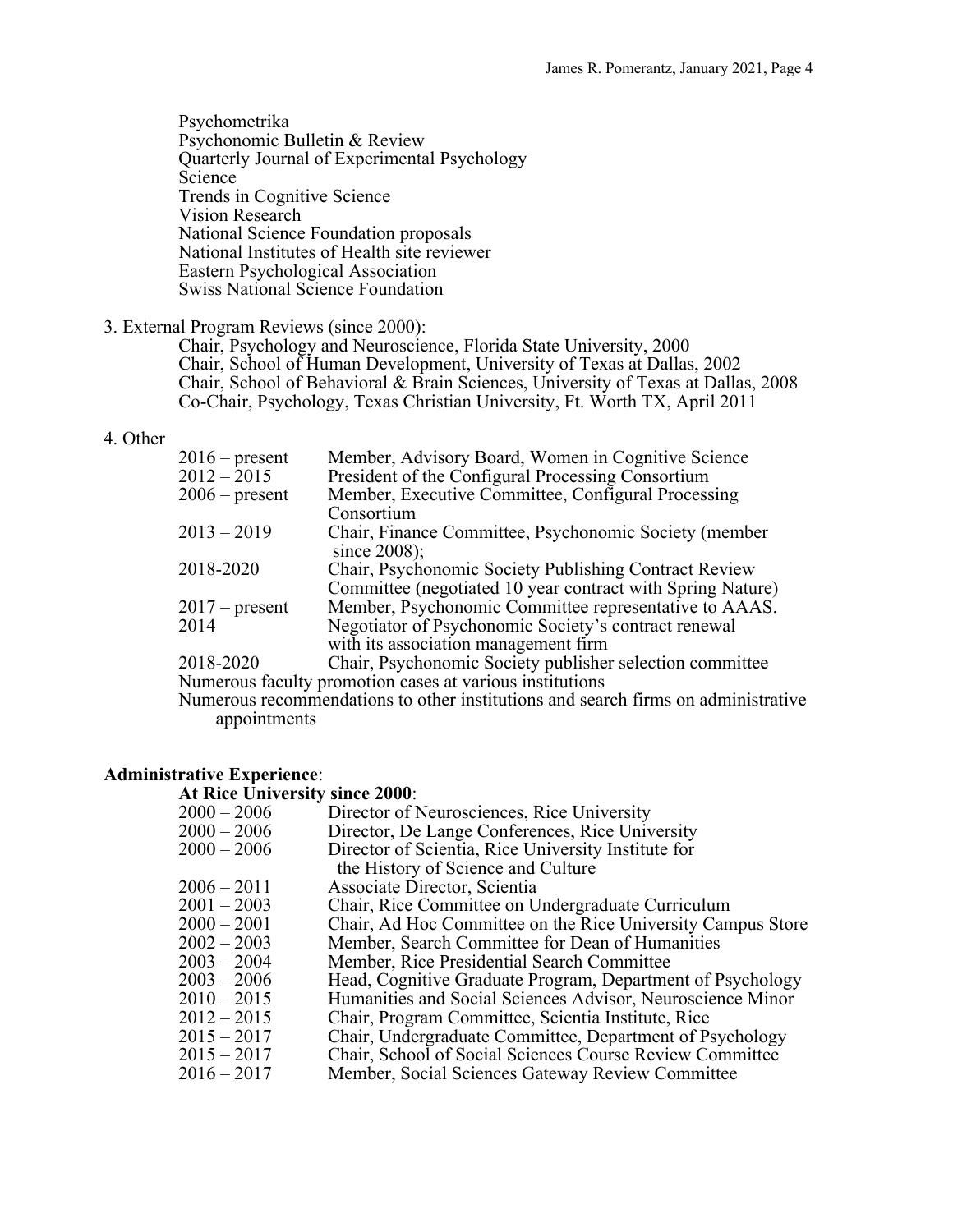### **Previous administrative experience:**

**1997 – 1998** Acting President, Brown University (Chief Executive Officer), with full responsibilities for all academic programs, faculty and student affairs, strategic planning, and significant fundraising responsibilities.

Direct reports include:

Provost

Six Vice Presidents (Finance & Administration; External Affairs; Development; Alumni Relations; General Counsel; Academic Planning and Administrative Affairs) Director of EEO / Affirmative Action

Director of Athletics

**1995 – 1998** Provost, Brown University (Chief Academic Officer)

Direct reports include: Dean of the Faculty Dean of the College Dean of Medicine and Biological Sciences Dean of the Graduate School and Research Dean of Student Life Directors of University Library and John Carter Brown Library Director of John Nicholas Brown Center Director of Watson Institute for International Studies Director of Haffenreffer Museum of Anthropology Director, Coalition of Essential Schools University Chaplain

Related ex officio positions include (in addition to various board memberships):

Vice President, Annenberg Institute for School Reform Chair, Board of Directors, Brown University Research Foundation

**1988 – 1995** Dean, School of Social Sciences, Rice University. Duties included: Founding Dean, James A. Baker III Institute for Public Policy, 1992 - 1995 Coordinating Dean, Rice Institute for Policy Analysis, 1988 - 1995 Coordinating Dean, Center for the Study of Institutions and Values, 1988 - 1995 Coordinating Dean, Managerial Studies program, 1988 - 1995 Coordinating Dean, Cognitive Science program, 1988 - 1995 Coordinating Dean, Rice University Press, 1990 - 1995 Coordinating Dean, Faculty Teaching Workshop, 1989 - 1995 Coordinating Dean, DeLange Conference, 1994 - 1995 Member, Deans' Council, 1988 - 1995 Member, Computer Planning Board (Chair, Educational Subcommittee) Member, Space and Facilities Planning Board, 1988 - 1995 Member, President's Strategic Planning Committee, 1994 - 1995 Member, Rice University Fund Council, 1991- 1995 Member, University Council, 1994 - 1995 Chair, Search Committee for Vice President for Development and Alumni Affairs, 1994 Co-Chair, Search Committee for Director of Baker Institute for Public Policy, 1993 - 1994 Chair, Search Committee, Director of Human Resources, 1990

**1986-1988** Chair, Department of Psychology, SUNY Buffalo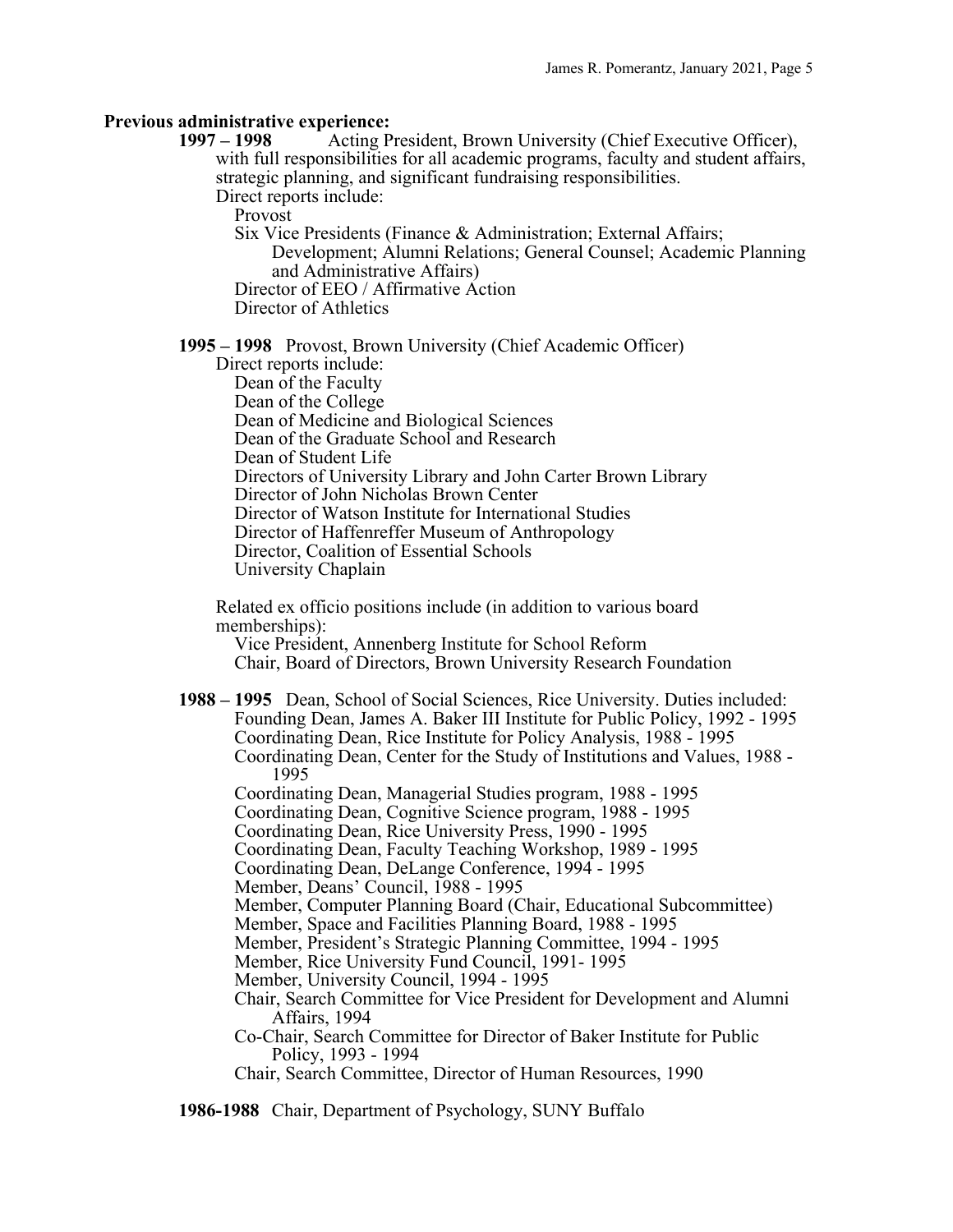- **1983-1986** Associate Dean, Faculty of Social Sciences, SUNY Buffalo
- **1980-1983** Associate Chair, Psychology, SUNY Buffalo
- **1978-1979** Acting Chair, Psychology, SUNY Buffalo

#### **Ph.D. dissertations supervised**:

Lawrence Sager, Johns Hopkins University David Goldberg, SUNY at Buffalo William Lapp, SUNY at Buffalo Edward Pristach, SUNY at Buffalo Catherine Carson, Rice University/SUNY Buffalo Evan Feldman, Rice University Stephen Jewell, Rice University, 2006 Mary C. Portillo, Rice University, 2009 Anna I. Cragin, Rice University, 2014 Kimberley D. Orsten, Rice University, 2015

#### **Journal articles and chapters**:

- Pomerantz, J. R., Kaplan, S., & Kaplan, R. (1969). Satiation effects in the perception of single letters. Perception & Psychophysics, 6, 129-132.
- Pomerantz, J. R. (1970). Eye movements affect the perception of apparent (beta) movement. Psychonomic Science, 19, 193-194.
- Kolers, P. A., & Pomerantz, J. R. (1971). Figural change in apparent motion. Journal of Experimental Psychology, 87, 99-108.
- Pomerantz, J. R., & Garner, W. R. (1973a). The role of configuration and target discriminability in a visual search task. Memory & Cognition, 1, 64-68.
- Pomerantz, J. R., & Garner, W. R. (1973b). Stimulus configuration in selective attention tasks. Perception & Psychophysics, 14, 565-569.
- Pomerantz, J. R., & Schwaitzberg, S. D. (1975). Grouping by proximity: Selective attention measures. Perception & Psychophysics, 18, 355-361.
- Pomerantz, J. R., & Sager, L. C. (1975). Asymmetric integrality with dimensions of visual pattern. Perception & Psychophysics, 18, 460-466.
- Pomerantz, J. R., & Sager, L. C. (1976). Line-slope vs. line-arrangement discrimination: A comment on Ambler and Finklea's paper. Perception & Psychophysics, 20, 220.
- Kosslyn, S. M., & Pomerantz, J. R. (1977). Imagery, propositions, and the form of internal representation. Cognitive Psychology, 9, 52-76. Also reprinted in N. Block (Ed.), Readings in Philosophy of Psychology, Vol. 2. Cambridge, Mass.: Harvard University Press, 1981. An ISI Citation Classic, 1983.
- Pomerantz, J. R. (1977). Pattern goodness and speed of encoding. Memory & Cognition, 5, 235-241.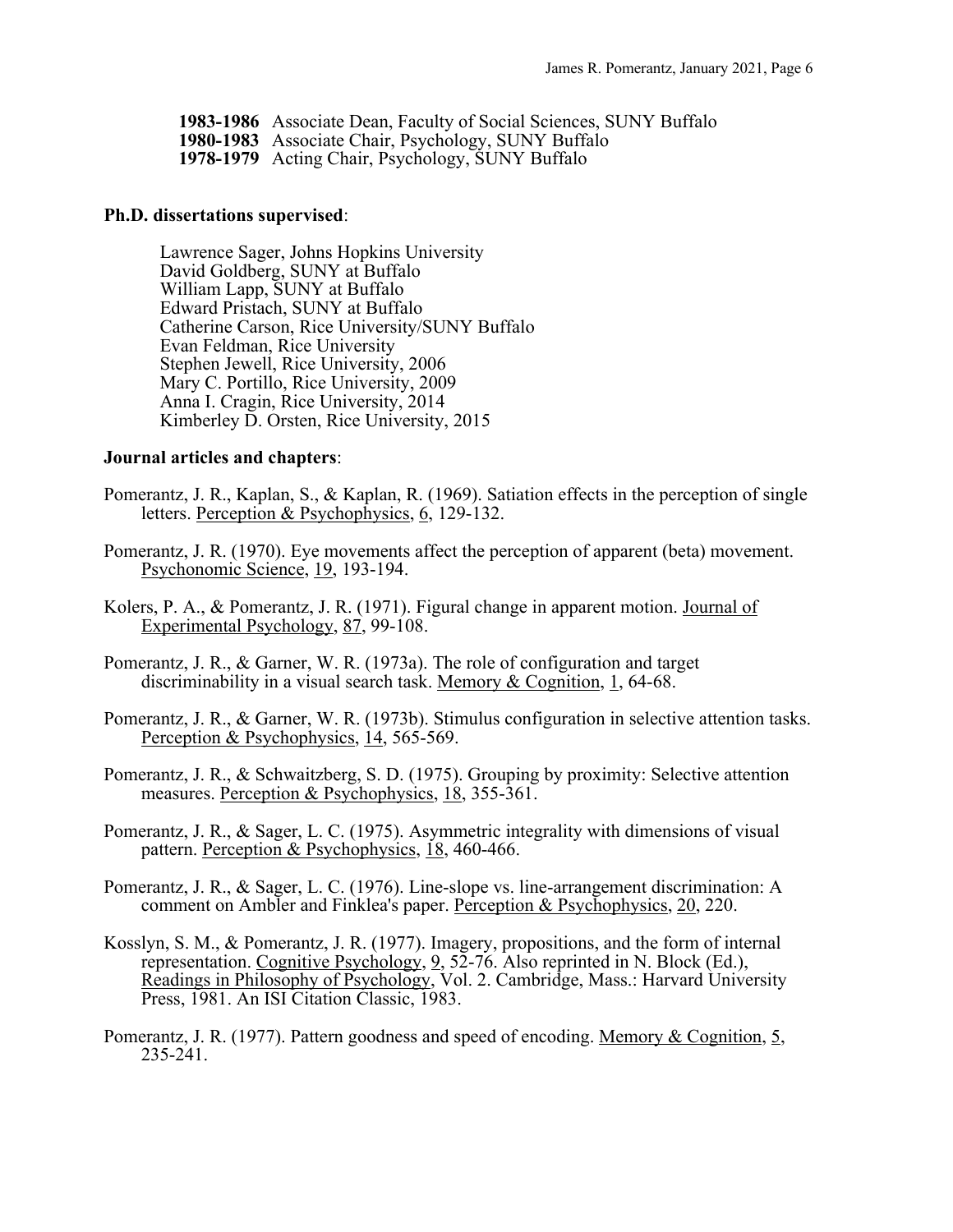- Pomerantz, J. R., Sager, L. C., & Stoever, R. J. (1977). Perception of wholes and of their component parts: Some configural superiority effects. Journal of Experimental Psychology: Human Perception and Performance, 3, 422-435.
- Shwartz, S. P., Pomerantz, J. R., & Egeth, H. E. (1977). State and process limitations in information process: An additive factors analysis. Journal of Experimental Psychology: Human Perception and Performance, 3, 402-410.
- Martin, R., & Pomerantz, J. R. (1978). Visual discrimination of texture. Perception & Psychophysics, 24, 420-428.
- Pomerantz, J. R. (1978). Are complex visual features derived from simple ones? In E. L. J. Leeuwenberg and H. F. J. M. Buffart (Eds.), Formal Theories of Visual Perception. (pp. 217-229). New York: John Wiley & Sons.
- Pomerantz, J. R. (1981). Perceptual organization in information processing. In M. Kubovy, & J. R. Pomerantz (Eds.), Perceptual Organization (pp. 141-180). Hillsdale, NJ: Lawrence Erlbaum Associates. Also reprinted in A. M. Aitkenhead and J. M. Slack (Eds.) (1985). Issues in Cognitive Modeling. Hillsdale, NJ: Lawrence Erlbaum Associates.
- Pomerantz, J. R., & Kubovy, M. (1981). Perceptual organization: An overview. In M. Kubovy, & J. R. Pomerantz (Eds.), Perceptual Organization (pp. 423-456). Hillsdale, NJ: Lawrence Erlbaum Associates.
- Pomerantz, J. R., Goldberg, D. M., Golder, P. S., & Tetewsky, S. (1981). Subjective contours can facilitate performance in a reaction-time task. Perception & Psychophysics, 29, 605- 611.
- Goldberg, D. M., & Pomerantz, J. R. (1982). Models of illusory pausing and sticking. Journal of Experimental Psychology: Human Perception and Performance, 8, 547-561.
- Pomerantz, J. R. (1983a). The rubber pencil illusion. Perception & Psychophysics, 33, 365-<br>368.
- Pomerantz, J. R. (1983b). Global and local precedence: Selective attention in form and motion perception. Journal of Experimental Psychology: General, 112, 516-540.
- Pomerantz, J. R. (1983c). The grass is always greener: An ecological analysis of an old aphorism. Perception, 12, 501-502.
- Pomerantz, J. R. (1983d). Selective attention to aspects of motion configurations: Common vs. relative motion. In J. Tsotsos (Ed.), Proceedings of the SIGGRAPH Conference on Motion Perception, Toronto, 1983. Elsevier Press.
- Pomerantz, J. R., & Kubovy, M. (1986). Theoretical approaches to perceptual organization. In K. R. Boff, L. Kaufman, & J. Thomas (Eds.), Handbook of Perception and Human Performance (pp. 36-1 – 36-46). New York: John Wiley & Sons.
- Pomerantz, J. R. (1986). Visual form perception: An overview. In E. C. Schwab, & H. C. Nusbaum (Eds.), Pattern Recognition by Humans and Machines, Vol 2: Visual Perception. New York: Academic Press.
- Pomerantz, J. R., Pristach, E. A., & Carson, C. E. (1989). Attention and object perception. In B. Shepp & S. Ballesteros (Eds.), Object Perception: Structure and Process (pp. 53-89).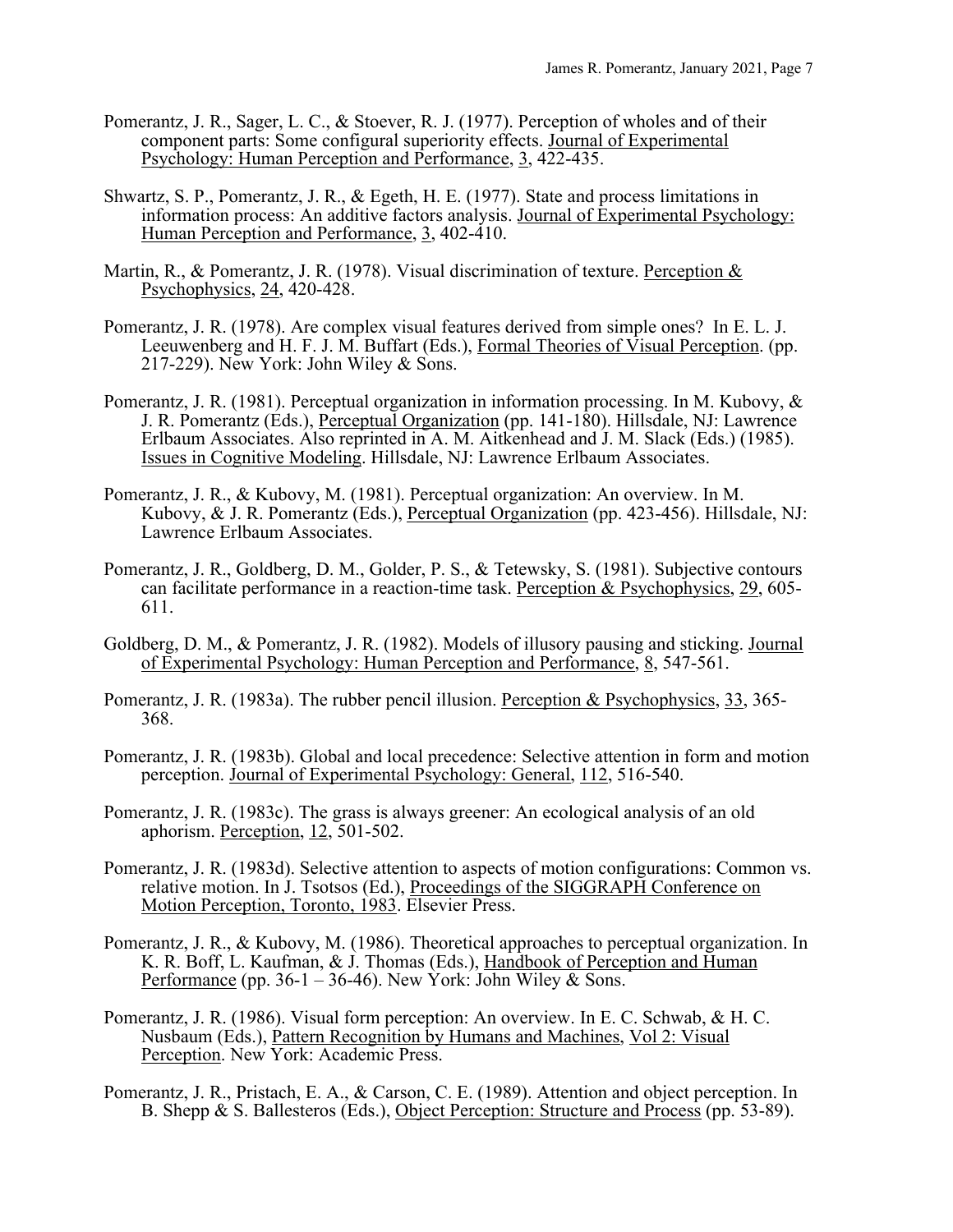Hillsdale, NJ: Lawrence Erlbaum Associates. [Reprinted as: Atencion y percepcion del objeto. In J. Trespalacios, B. Shepp & S. Ballesteros (Eds.), Percepcion del Objeto: Estructura y procesos. Madrid: Universidad Nacional de Educacion a Distancia.]

- Pomerantz, J. R., & Pristach, E. A. (1989). Emergent features, attention and perceptual glue. Journal of Experimental Psychology: Human Perception & Performance, 15, 635-649.
- Pomerantz, J. R., & Lockhead, G. R. (1991). Perception of structure: An overview. In G. R. Lockhead & J. R. Pomerantz (Eds.), The Perception of Structure (pp. 1 - 20). Washington, D.C.: American Psychological Association.
- Pomerantz, J. R. (1991). The structure of visual configurations: Stimulus versus subject contributions. In G. R. Lockhead & J. R. Pomerantz (Eds.), The Perception of Structure (pp. 195-210). Washington, D.C.: American Psychological Association.
- Silverstein, S. M., Raulin, M. L., Pristach, E. A., & Pomerantz, J. R. (1992). Perceptual organization and schizotypy. Journal of Abnormal Psychology, 101, 265-270.
- Pomerantz, J. R., Carson, C. E., and Feldman, E. M. (1994). Interference effects in perceptual organization. In S. Ballesteros (Ed.), Cognitive Approaches to Human Perception (pp. 123-152). Hillsdale, NJ: Lawrence Erlbaum Associates.
- Pomerantz, J. R. (1994). On criteria for ethics in science. Psychological Science, 5, 135-136.
- Lew, H., Chmiel, R., Jerger, J., Pomerantz, J. R., & Jerger, S. (1997). Electrophysiologic indices of Stroop and Garner interference reveal linguistic influences on auditory and visual processing. Journal of the American Academy of Audiology, 8, 104-118.
- Pomerantz, James R. (2002). Perception: Overview. In Encyclopedia of Cognitive Science. Hampshire, England: MacMillan/ Nature Publishing Group.
- Pomerantz, J. R., Agrawal, A., Jewell, S. W., Jeong, M., Khan, H., and Lozano, S. C. (2003) Contour grouping inside and outside of facial contexts. Acta Psychologica, 114, 3, 245-<br>271.
- Pomerantz, J. R. (2003). Wholes, holes, and basic features in vision. Trends in Cognitive Sciences, 7, 11, 471-473.
- Eidels, A., & Townsend, J. T., & Pomerantz, J. R. (2005). Systems Factorial Technology Analysis of Pomerantz's Configural Figures. In J. S. Monahan, S. M. Sheffert, & J. T. Townsend (Eds.). *Fechner Day 2005* (pp. 89-92). Mt. Pleasant, MI. Annual meeting of the International Society for Psychophysics.
- Pomerantz, J. R. (2006). Color as a Gestalt: Pop out with basic features and with conjunctions. Visual Cognition, 14, 619-628.
- Pomerantz, J. R. (2007) Piecemeal Perception and Hochberg's Window: Grouping of Stimulus Elements over Distances. Chapter in Peterson, M. A., Gillam, B., Sedgwick, H. A. *(2007)*. *In the Mind's Eye: Julian Hochberg's Contributions to Our Understanding of the Perception of Pictures, Film, and the World.* New York: Oxford University Press.
- Eidels, A., & Townsend, J. T., & Pomerantz, J. R. (2008). Where Similarity Beats Redundancy: The Importance of Context, Higher Order Similarity, and Response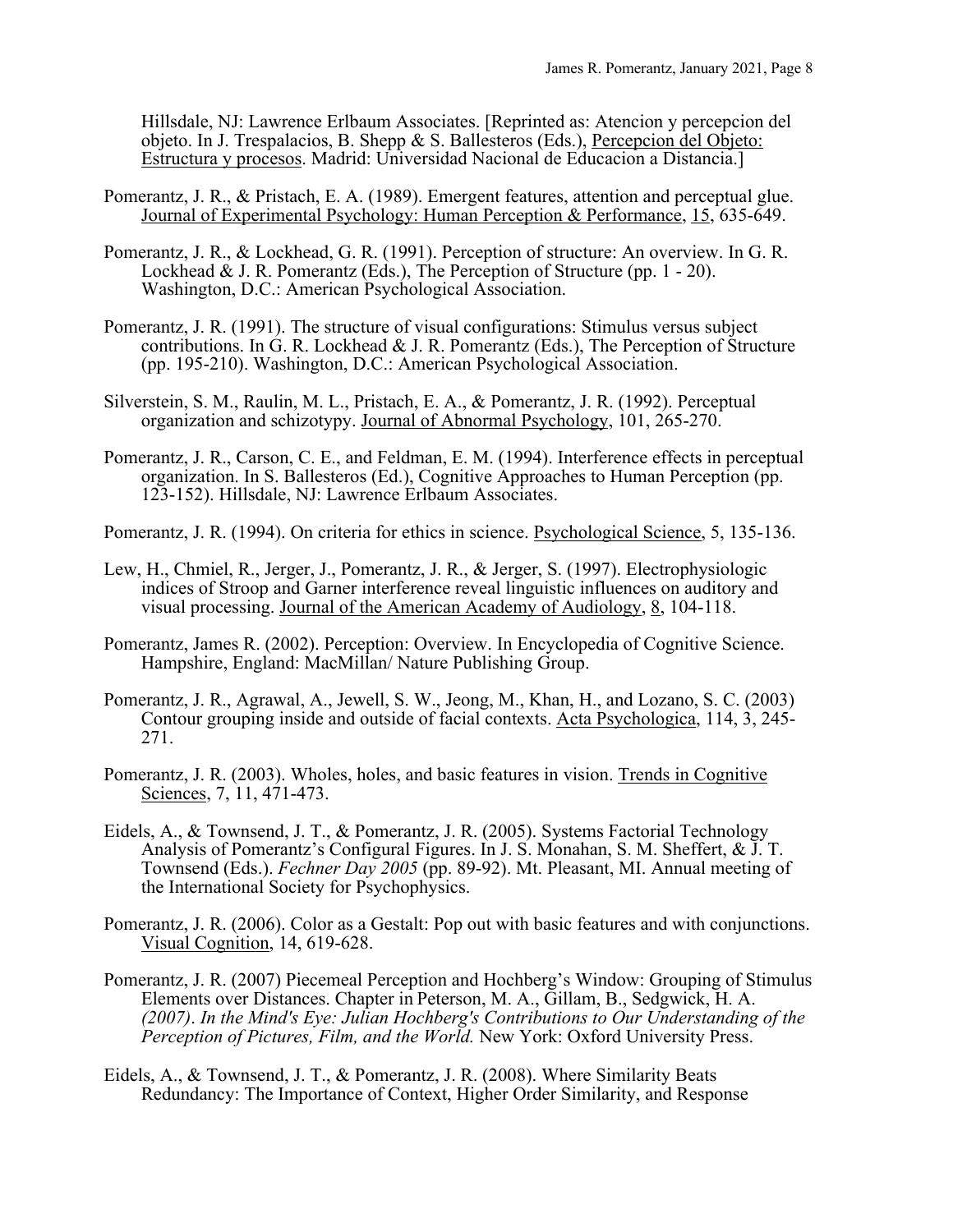Assignment. Journal of Experimental Psychology: Human Perception & Performance, Vol 34(6), Dec 2008, 1441-1463.

- Pomerantz, J. R. & Portillo, M.C. (2009). Perceptual Organization: Vision. In E. B. Goldstein (Ed.), The Encyclopedia of Perception. London: Sage Publications. (ISBN 9781412940818).
- Pomerantz, J. R. & Gernsbacher, M. A. (2011). Psychology and the real world: An introduction. In Gernsbacher, M. A. et al. (Eds,), Psychology and the real world: Essays illustrating fundamental contributions to society. New York: Worth Publishers.
- Pomerantz, J. R. & Portillo, M. C. (2011). Grouping and emergent features in vision: Toward a theory of basic Gestalts. Journal of Experimental Psychology: Human Perception and Performance, 37 (5), 1331-1349.
- Pomerantz, J. R. & Portillo, M.C. (2012). Emergent Features, Gestalts, and Feature Integration Theory. J. Wolfe & L. Robertson (Eds.), From Perception to Consciousness: Searching with Anne Treisman (pp. 187-192). New York: Oxford University Press.
- Wagemans, J., Feldman, J., Gepshtein, S., Kimchi, R. Pomerantz, J. R., van der Helm, P. & van Leeuwen (2012). A century of Gestalt psychology in visual perception II: Conceptual and theoretical foundations. Psychological Bulletin, 138 (6), 1218-1252.
- Pomerantz, J. R. (2014). The Experience Error and the Pitfalls of Psychopsychology. WIREs Cognitive Science, 5, 5, 509-517. doi: 10.1002/wcs.1302
- Pomerantz, J. R. & Cragin, A. I. (2015). Emergent Features and Feature Combination. In Wagemans, J. (Ed.), Oxford Handbook of Perceptual Organization. Oxford University Press. http://goo.gl/LLXoI
- Pomerantz, J. R. & Gernsbacher, M. A. (2015). Psychology and the real world: An introduction. In Gernsbacher, M. A. & Pomerantz, J. R. (Eds,), Psychology and the real world: Essays illustrating fundamental contributions to society, 2nd edition. New York: Worth Publishers.
- Orsten-Hooge, K. D., Portillo, M.C., and Pomerantz, J. R. (2015). False Pop Out. Journal of Experimental Psychology: Human Perception and Performance, 41, 6, 1623-1633. doi:10.1037/xhp0000077
- Oppenheimer, D., Zaromb, F., Pomerantz, J. R., Williams, J. C., & Park, Y. S. (2017) Improvement of writing skills during college: A multi-year cross-sectional and longitudinal study of undergraduate writing performance. Assessing Writing, 32 (April), 12-27. http://dx.doi.org/10.1016/j.asw.2016.11.001
- Costa, T. L., Orsten-Hooge, K. D., Rêgo, G. G., Wagemans, J., Pomerantz, J.R., and Boggio, P.S. (2018) Neural Signatures of the Configural Superiority Effect: Basic Emergent Features in Human Vision. Scientific Reports, 8:13954 | DOI:10.1038/s41598-018- 32289-2.

## **Papers and chapters submitted or under revision:**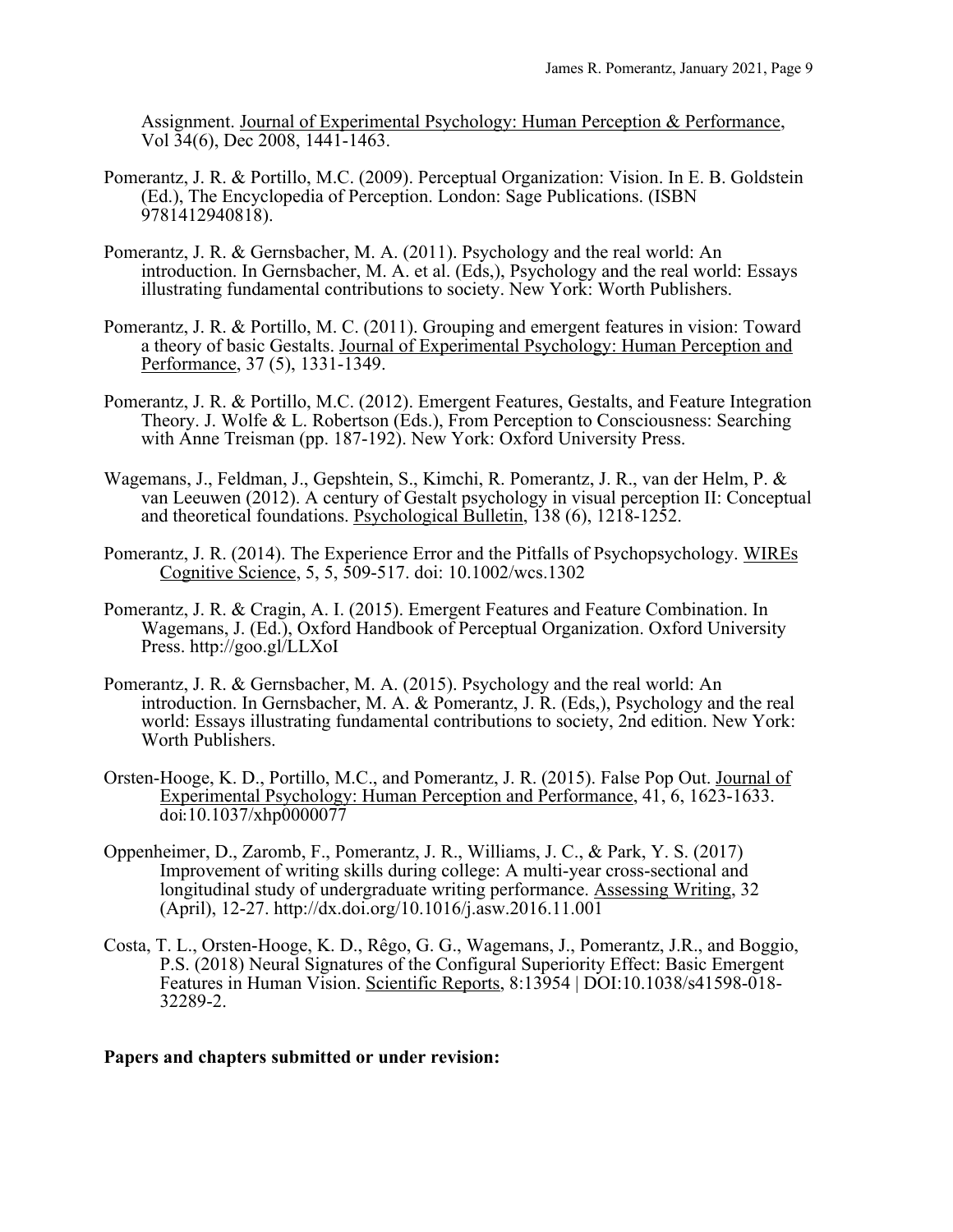- Gernbacher, M. A. and Pomerantz, J. R., (in prep). Using laptops in college classrooms. Under revision.
- Pomerantz, J. R. Chapman, C., Noe, C., Tian, Y., and Flynn, J. Configural Superiority, the Oblique Effect, and the perception of parallelism. R&R, Attention, Perception & Psychophysics).

#### **Manuscripts in Preparation:**

Pomerantz, J. R. and Orsten-Hooge, K. (in prep). False Pop Out: Symmetry breaking dominates uniqueness of singletons in visual search.

Pomerantz, J. R. & Cragin, M. C. (in prep) Emergent Features in Two-line Space.

Portillo, M. C. & Pomerantz, J. R. (in prep) Emergent features and search asymmetries.

## **Edited Books**:

- Kubovy, M., & Pomerantz, J. R. (Eds.), (1981). Perceptual Organization. Hillsdale, NJ: Lawrence Erlbaum Associates. Reissued in hardback by Routledge in 2017.
- Lockhead, G. R., & Pomerantz, J. R. (Eds.), (1991). The Perception of Structure. Washington, D.C.: American Psychological Association.
- Pomerantz, J. R. (Ed.) (2008) Topics in Integrative Neuroscience: From Cells to Cognition. Cambridge University Press (ISBN-13: 9780521869133)
- Gernsbacher, M.A., Pew, R.W., Hough, L., & Pomerantz, J.R. (2011). Psychology and the real world: Essays illustrating fundamental contributions to society. New York: Worth Publishers.
- Gernsbacher, M.A. & Pomerantz, J.R. (2015). Psychology and the real world, Second edition: Essays illustrating fundamental contributions to society. New York: Worth Publishers.

#### **Invited Book Reviews**:

- Pomerantz, J. R. (1976). Where hardware meets software. (Review of B. W. Kantowitz, Ed., Human Information Processing: Tutorials in Performance and Cognition.) Contemporary Psychology, 21, 274-275.
- Pomerantz, J. R. (1979). A meeting of the minds. (Review of C. W. Savage, Perception and Cognition: Issues in the Foundations of Psychology.) Contemporary Psychology, 24, 997-998.
- Pomerantz, J. R. (1980). Visual cognition: The way to see more. (Review of P. H. K. Seymour, Human Visual Cognition: A Study in Experimental Cognitive Psychology.) Contemporary Psychology, 25, 685-686.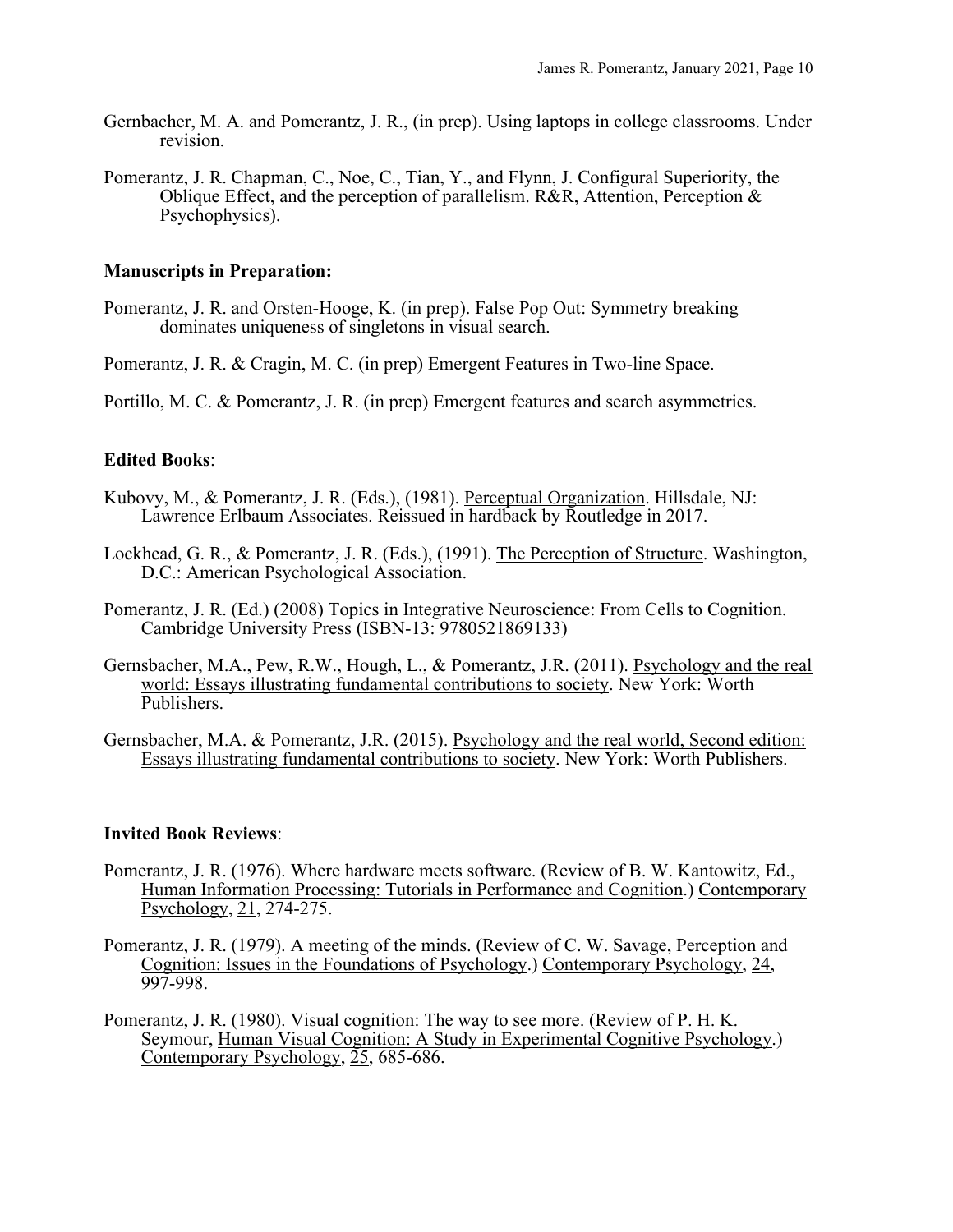- Pomerantz, J. R. (1982). The intrigue of perception. (Review of W. Schiff, Perception: An Applied Approach). Contemporary Psychology, 27, 353-354.
- Pomerantz, J. R. (1983). Back to basics in sensation and perception. (Review of H. R. Schiffman, Sensation and Perception). Contemporary Psychology, 28, 613-614.
- Pomerantz, J. R. (1989). Discerning forms behind the curtain. (Review of R. M. Granovskaya et al., Perception of form and forms of perception). Contemporary Psychology, 34 (11), 1008-1009.

## **Selected Invited Colloquia and Addresses on Research Activities (not including annual conference presentations)**:

- 1. Configural factors in information processing. Princeton University, Johns Hopkins University, Ohio State University, Haverford College, 1973-1974.
- 2. Perceptual organization in vision. Yale University, SUNY/Buffalo, University of Toronto, 1976-1978.
- 3. Preserving configural information in sensory substitution. Invited address to the Smith-Kettlewell Institute Conference on Communication Systems for Hearing and Speech Impaired, San Francisco, May, 1978.
- 4. Aftereffects of multistable moving images. Paper presented to the First Sloan Conference on Cognitive Science, Brown University, 1978.
- 5. Going with the flow in motion perception. St. Bonaventure University, 1980.
- 6. Perceptual organization in motion perception. University of Toronto, SUNY/Stony Brook, Columbia University, University of Guelph, Cornell University, Duke University, 1981-1982.
- 7. Local and global effects in form and motion perception. Invited address to the Lake Ontario Visionary Establishment Annual Meeting, Niagara Falls, Ontario, February, 1982.
- 8. Local and global precedence. Duke University, Rutgers University, 1982-1983.
- 9. Local and global effects in visual perception. Princeton University, Johns Hopkins University, 1983-1984.
- 10. Pomerantz, J. R., Pristach, E. A., & Carson, C. E., Attention and Object Perception. Invited paper presented to the Cornell Summer Symposium on Induction in Perception and Cognition. Cornell University, August, 1986.
- 11. Pomerantz, J. R., Pristach, E. A., & Carson, C. E., Attention and Object Perception. Invited paper presented to the International Conference on Stimulus, Organismic and Task Interactions in Human Perception. Madrid, Spain, May, 1987. Proceedings published subsequently in Spain and the United States.
- 12. Attention and object perception. Indiana University, Purdue University, SUNY Buffalo Vision Group, SUNY at Fredonia, University of Rochester, 1987; Rice University, 1988.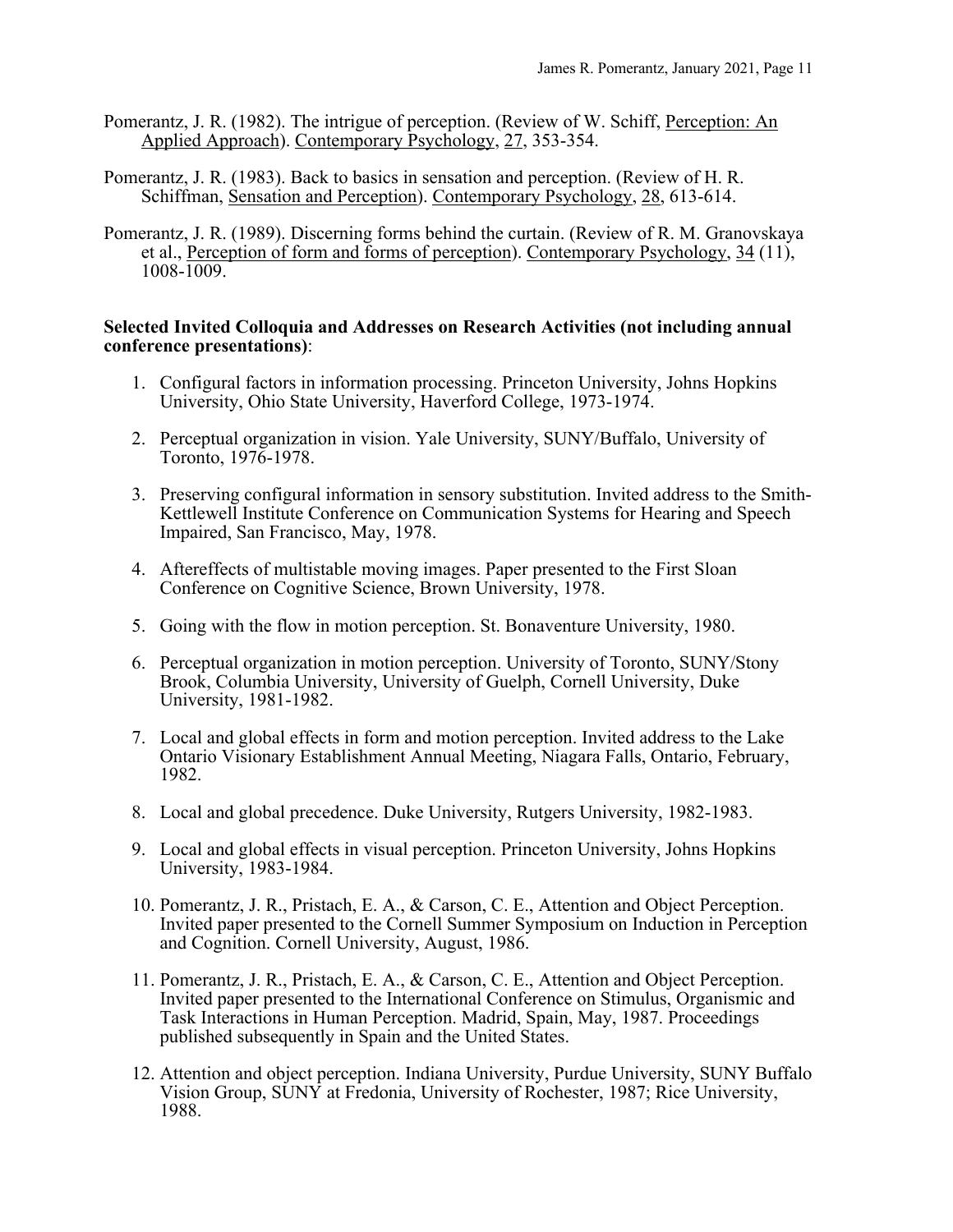- 13. Perception of complex visual information. Houston Chapter of the Human Factors Society, 1989; University of Texas Health Sciences Center, 1990.
- 14. Attentional Measures of Structure. Presented at the American Psychological Association Conference on the Perception of Structure, May 22-23, 1989, Yale University.
- 15. Perceptual Organization in Vision: Investigations into Neo-Gestalt Psychology. Scientia, Rice University, February 1992; Houston Philosophical Society (January, 1993).
- 16. Selective Attention to side-by-side visual forms: Diagnosing perceptual interactions through Stroop and Garner Interference. James R. Pomerantz and Evan M. Feldman. Paper presented at the third annual meeting of the Texas Area Cognition Conference. Rice University, Houston, Texas, May 15 - 16, 1992.
- 17. Diagnosing visual parts using selective attention. XXV International Congress of Psychology, Brussels, July 19 - 24, 1992.
- 18. The Perception of Visual Forms and Configurations. Keynote address to Chinese Academy of Sciences, Institute of Automation. Beijing, People's Republic of China, February 2 - 4, 1994.
- 19. Perceptual Organization and Selective Attention. Inivited colloquium to the Department of Neurobiology and Anatomy, University of Texas Health Sciences Center at Houston, October 14, 1999.
- 20. Pomerantz, J. R. "An Overview of Perceptual Organization: Principles, Methods, Findings, and Theory," Bolzano International School in Cognitive Analysis, Bolzano, Italy (September 10, 2001).
- 21. Pomerantz, J. R. "Visual Primitives and the Search for Emergent Features," Bolzano International School in Cognitive Analysis, Bolzano, Italy (September 11, 2001).
- 22. Pomerantz, J. R. "Object Perception and the Allocation of Attention in Vision," Bolzano, Italy (September 13, 2001).
- 23. Pomerantz, J. R. "The Cognitive Neuroscience of Perceptual Organization," Bolzano International School in Cognitive Analysis, Bolzano, Italy (September 14, 2001).
- 24. Pomerantz, J. R. "Configural Superiority Effects and the Identification of Basic Features in Visual Processing". International Symposium on Visual Search, Munich, Germany, June 2003.
- 25. Pomerantz, J. R. and Townsend, J. Configurality. Invited Plenary Address at the International Society for Psychophysics (Fechner Day 2004), Coimbra, Portugal, October 18 – 22, 2004.
- 26. Pomerantz, J. R. "Foundations of Grouping in Vision: Basic Features, Emergent Feature, and Gestalts." Invited Colloquium, University of Texas at Dallas, October 7, 2005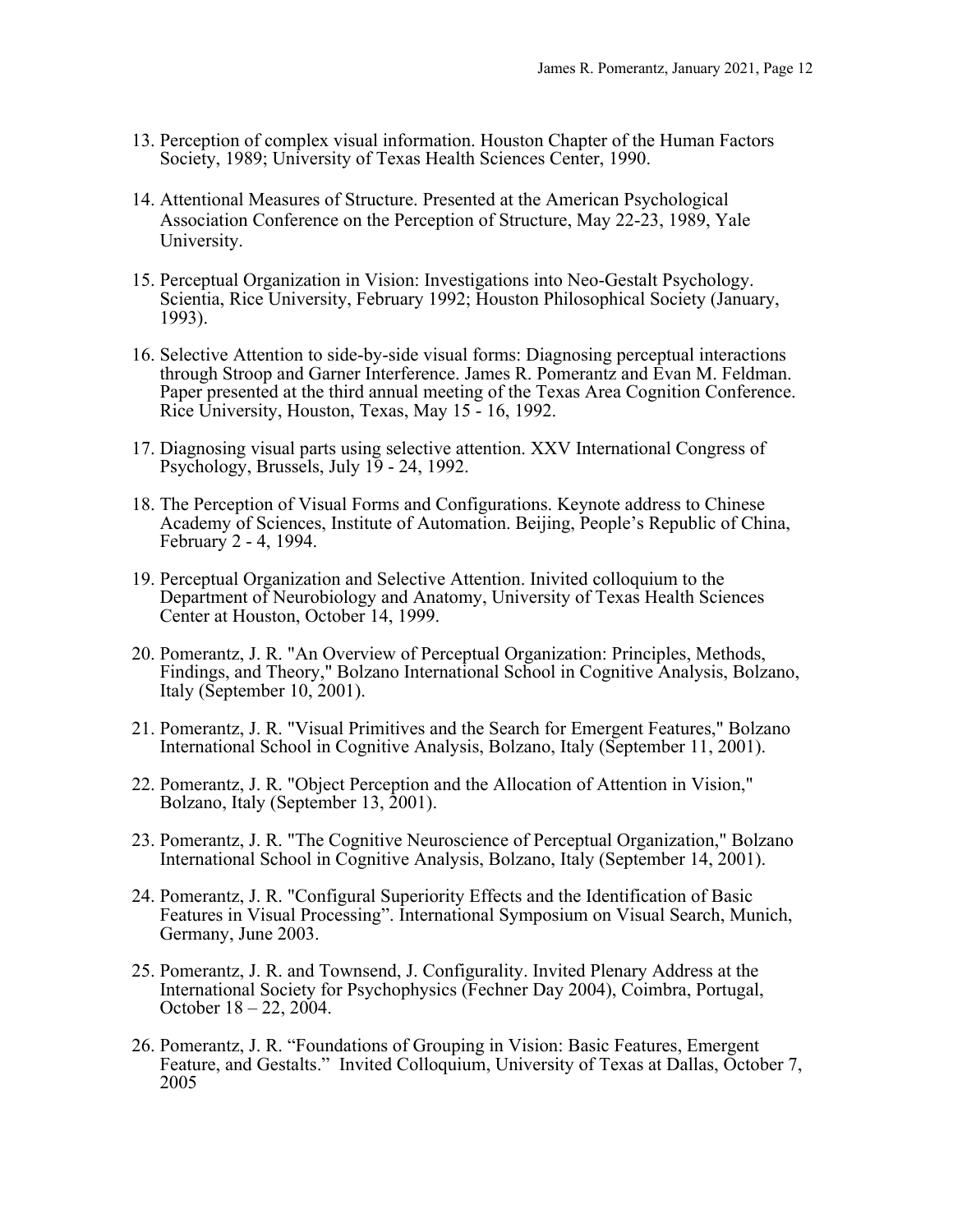- 27. Pomerantz, J. R. Grouping and Emergent Features in Vision: An Approach to Basic Gestalts. 2009 Irvin Rock Memorial Lecture, September 25, 2009. Co-sponsored by the Institute for Cognitive Studies and the Vision Science Program, UC Berkeley.
- 28. Pomerantz, J. R. Grouping and Emergent Features in Vision: An Approach to Basic Gestalts. Invited colloquium, Washington University, February 24, 2010.
- 29. Pomerantz, J. R. The Experience Error and the Pitfalls of Psychopsychology. Invited colloquium, Washington University, February 25, 2010.
- 30. Pomerantz, J. R. Failures of the Mind and Brain: Perceptual Illusions and What They Tell Us about Cognition. Invited colloquium, Scientia Institute, Rice University, September 7, 2010.
- 31. Pomerantz, J. R. (2011). Social Sciences at Rice, 1988 1995. Invited presentation, Scientia Institute, Rice University,
- 32. Pomerantz, J. R. The Perception of Visual Configurations and their Parts: A Theory of Basic Gestalts. The 19th Kanizsa lecture, University of Trieste, Museo Revoltella, Trieste, Italy, Nov. 24, 2011(http://www.psico.units.it/convegni/kanlect/index.php3)
- 33. Pomerantz, J. R. Mind, Brain & Reality. Invited presentation, Scientia Institute, Rice University, "Power of Ideas" series, January 22, 2013
- 34. Pomerantz, J. R. The Meaning of Illusions: Things Are Not What They Seem to Be. Invited presentation, Houston Philosophical Society, February 21, 2013.
- 35. Pomerantz, J. R. The Meaning of Visual Illusions. Talk given to the Society of Rice University Women, October 28, 2013.
- 36. Pomerantz, J. R. The Meaning of Visual Illusions. Talk given to the Colonneh Club, River Oaks Country Club, December 19, 2013.
- 37. Pomerantz, J. R. The Meaning of Visual Illusions. Talk given to the Women's Institute of Houston, Houston, TX, September 28, 2014.
- 38. Pomerantz, J. R. The Meaning of Visual Illusions. Talk given to the Breakfast Club of Houston, River Oaks Country Club, October 8, 2014.
- 39. Pomerantz, J. R. Perceptual Organization and The Theory of Basic Gestalts. Invited lecture to the Developmental, Cognitive, and Behavioral Science Program at the University of Houston, January 27, 2017.
- 40. Pomerantz, J. R. Perceptual Organization and The Theory of Basic Gestalts. Invited colloquium presented to Cognoscenti, Texas A&M University, October 16, 2017.
- 41. Pomerantz, J. R. Irving Biederman's impact on Vision Science. Invited lead-off talk at the Biederman Festschrift, October 25, 2019, University of Southern California.

## **Conference presentations (since 2000):**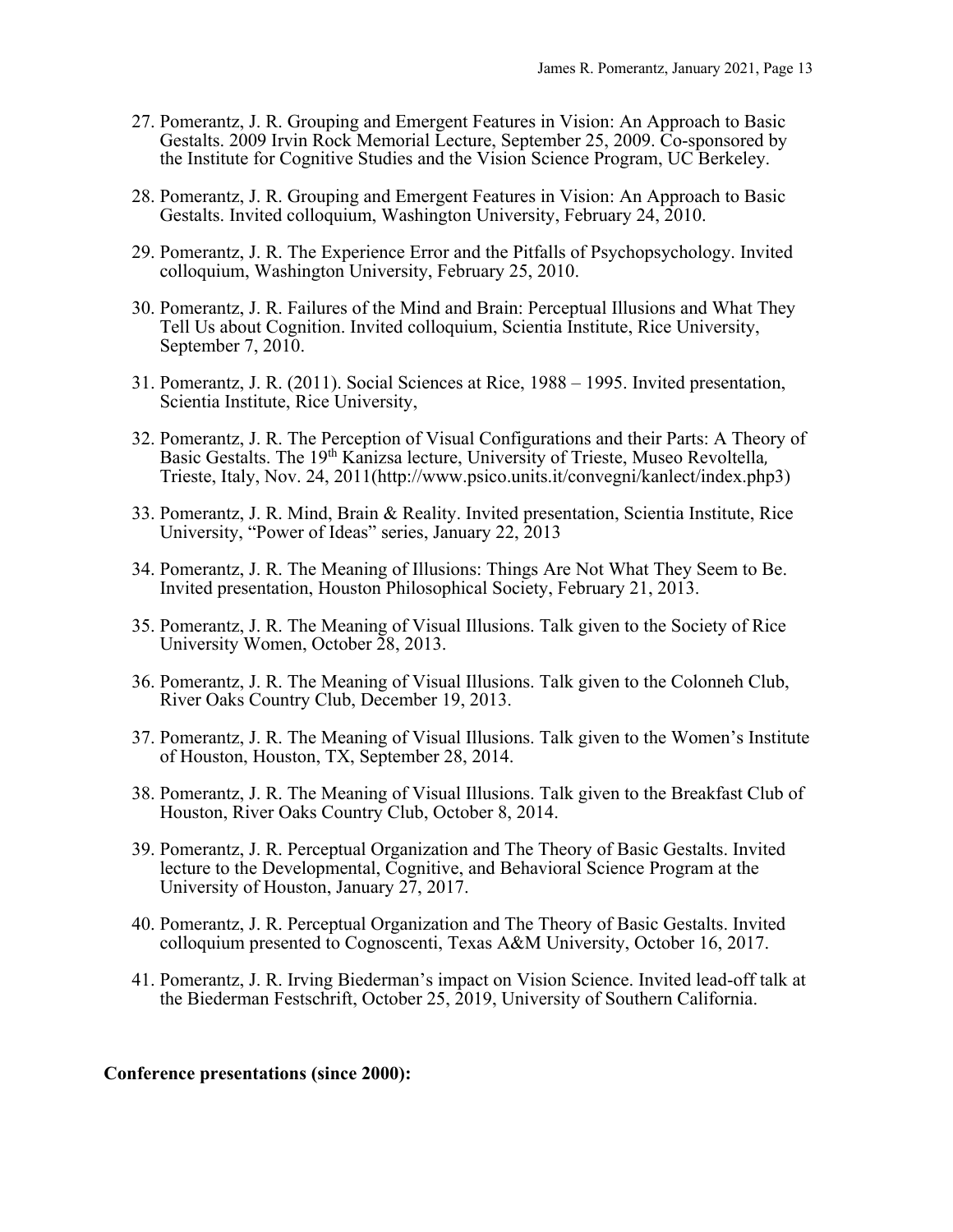- 1. Pomerantz, J. R., Agrawal, Alpna, and Lozano, Sandra C. "How can we know when selective attention fails?" 41st Annual Meeting of the Psychonomic Society, New Orleans, LA (November 17, 2000)
- 2. Pomerantz, J. R. "Elementary Levels of Perceptual Organization in Vision," Southwest Cognition Conference (Armadillo), SMU, Dallas TX (October 19, 2001).
- 3. Pomerantz, J. R. "Garner Interference as a Diagnostic for Low-Level Visual Grouping and Emergent Features," Object Perception and Memory (OPAM 2001), Orlando, Florida (November 15, 2001).
- 4. Pomerantz, J. R. "Contour grouping and the Search for Emergent Features." Society of Experimental Psychologists Annual Meeting, University of California at Berkeley, April 6, 2002
- 5. Pomerantz, J. R., Agrawal, A., & Portillo, M. C. "Contour grouping and the Search for Emergent Features." Poster presented at the Second Annual Meeting of the Vision Sciences Society, Sarasota, FL, May 2002.
- 6. Pomerantz, J. R. Several Strange Effects Arising from Perceptual Grouping in Vision. Paper presented at the 43th Annual Meeting of the Psychonomic Society, Kansas City, MO (November 21 - 23, 2002).
- 7. Pomerantz, J. R. Perceptual Grouping and Visual Search. Invited lecture to be presented at the International Symposium on Visual Search, Munich, Germany (June  $5 - 10$ , 2003). Forthcoming in a special issue of Visual Cognition.
- 8. Seeing Red and Green: Bringing Color Vision to Life. Invited lecturer at the University of Houston Conference, "Bringing Science to Life: A Conversation with Oliver Sacks and Others" October 1, 2003 (televised to multiple campuses)
- 9. Jewell, S., & Pomerantz, J. R. (2003) Perceiving area in a set of random dots. Poster presented at the annual Object Perception and Memory (OPAM) conference, Vancouver, British Columbia, November 6, 2003.
- 10. Pomerantz, J. R.., Portillo, M. C., Jewell, S.W. & Agrawal, A. The Genesis of Perceptual Organization: Basic Emergent Features in Vision. Paper presented at the 44th Annual Meeting of the Psychonomic Society, Vancouver, British Columbia (November 6 - 9, 2003).
- 11. Pomerantz, J. R. & Portillo, M. C. False Pop Out. Paper presented at the 45th Annual Meeting of the Psychonomic Society, Minneapolis, Minnesota (November 19-21, 2004)
- 12. Portillo, M. C., Pomerantz, J. R., & Zimmerman, S. Evaluating grouping via emergent features: A systematic approach. Poster presented at the Fifth Annual Meeting of the Vision Science Society, Sarasota, FL, May 7, 2005.
- 13. Portillo, M. C., & Pomerantz, J. R. Grouping via emergent features: A systematic approach. Poster presented at the annual Object Perception and Memory (OPAM) Conference, Toronto, Ontario, November 10, 2005
- 14. Pomerantz, J. R. & Portillo, M. C. Varieties of Emergent Features in Visual Perceptual Organization. Paper presented at the 46th Annual Meeting of the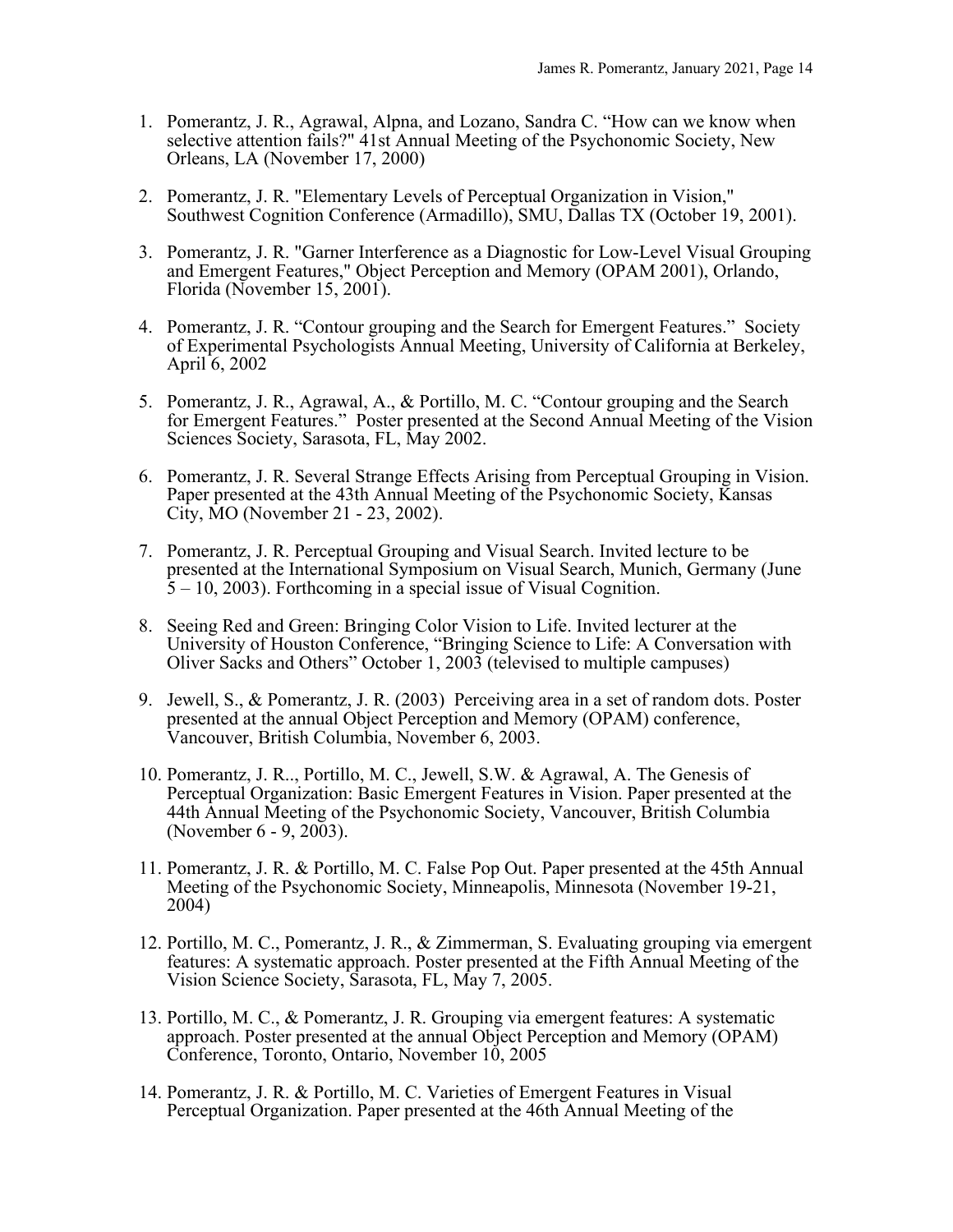Psychonomic Society, Toronto, Ontario (November 10-13, 2005)

- 15. Eidels, A., Townsend, J. T., & Pomerantz, J. R. Systems Factorial Technology Analysis of Pomerantz's Configural Figures: Where topology beats redundancy. Paper presented at the annual meeting of the Society of Experimental Psychologists, University of California, San Diego (March 23-24, 2006)
- 16. Pomerantz, J. R. & Portillo, M. C. Basic Gestalts: The Four Most Fundamental Emergent Features in Vision. Paper presented at the annual meeting of the Southwest Cognition Conference (Armadillo), Texas Tech University, Lubbock TX (October 20- 21, 2006).
- 17. Pomerantz, J. R. Studying Configural Processing and Gestalts: What are the Basic Challenges? Invited talk given at the inaugural meeting of the Configural Processing Consortium (CPC 2006), Houston, TX, November 16, 2006.
- 18. Portillo, M. C. & Pomerantz, J. R. Visual Gestalts: Search Asymmetries with Emergent Features. Paper presented at the 47th Annual Meeting of the Psychonomic Society, Houston, Texas (November 16-19, 2006)
- 19. Portillo, M. C. & Pomerantz, J. R. Visual Gestalts: Search Asymmetries with Emergent Features. Paper presented at the annual meeting of the Society of Experimental Psychologists, University of Connecticut, Storrs (March 8-11, 2007)
- 20. Portillo, M.C. & Pomerantz, J. R. Search asymmetries with emergent features. Poster presented at the 7th Annual Meeting of the Vision Sciences Society, Sarasota, FL, May 2007.
- 21. Pomerantz, J. R. & Portillo, M.C. The Perception of Four-Dot Configurations. Paper presented at the annual meeting of the Southwest Cognition Conference (Armadillo), Trinity University, San Antonio TX (October 12-13, 2007).
- 22. Pomerantz, J. R. The Experience Error Revisited. Paper presented at the 2<sup>nd</sup> Annual Meeting of the Configural Processing Consortium (CPC 2007), Long Beach, CA, November 14, 2007
- 23. Pomerantz, J. R. Scholarship and Professional Evaluation: An Administrative Perspective. Panelist presentation at the 7th Annual Meeting of Women in Cognitive Science, Long Beach, CA, November 15, 2007
- 24. Portillo, M. C., Hammarsten, C. Keshvari, S., Jewell, S. W., & Pomerantz, J. R. The Perception of Four-Dot Configurations. Paper presented at the 48th Annual Meeting of the Psychonomic Society, Long Beach, California (November 15-18, 2007).
- 25. Pomerantz, J. R. Perception, attention, and visual studies. Invited lecture, Introduction to Visual Studies, University of Houston, February 20, 2008.
- 26. Portillo, M. C. & Pomerantz, J. R. Evaluating Emergent Features and Topological Properties with Multiple Tools. Paper presented at the 49th Annual Meeting of the Psychonomic Society, Chicago, IL (November 13 – 16, 2008).
- 27. Pomerantz, J. R. The Experience Error Revisited. Paper presented at the annual meeting of the Southwest Cognition Conference (Armadillo), University of Texas at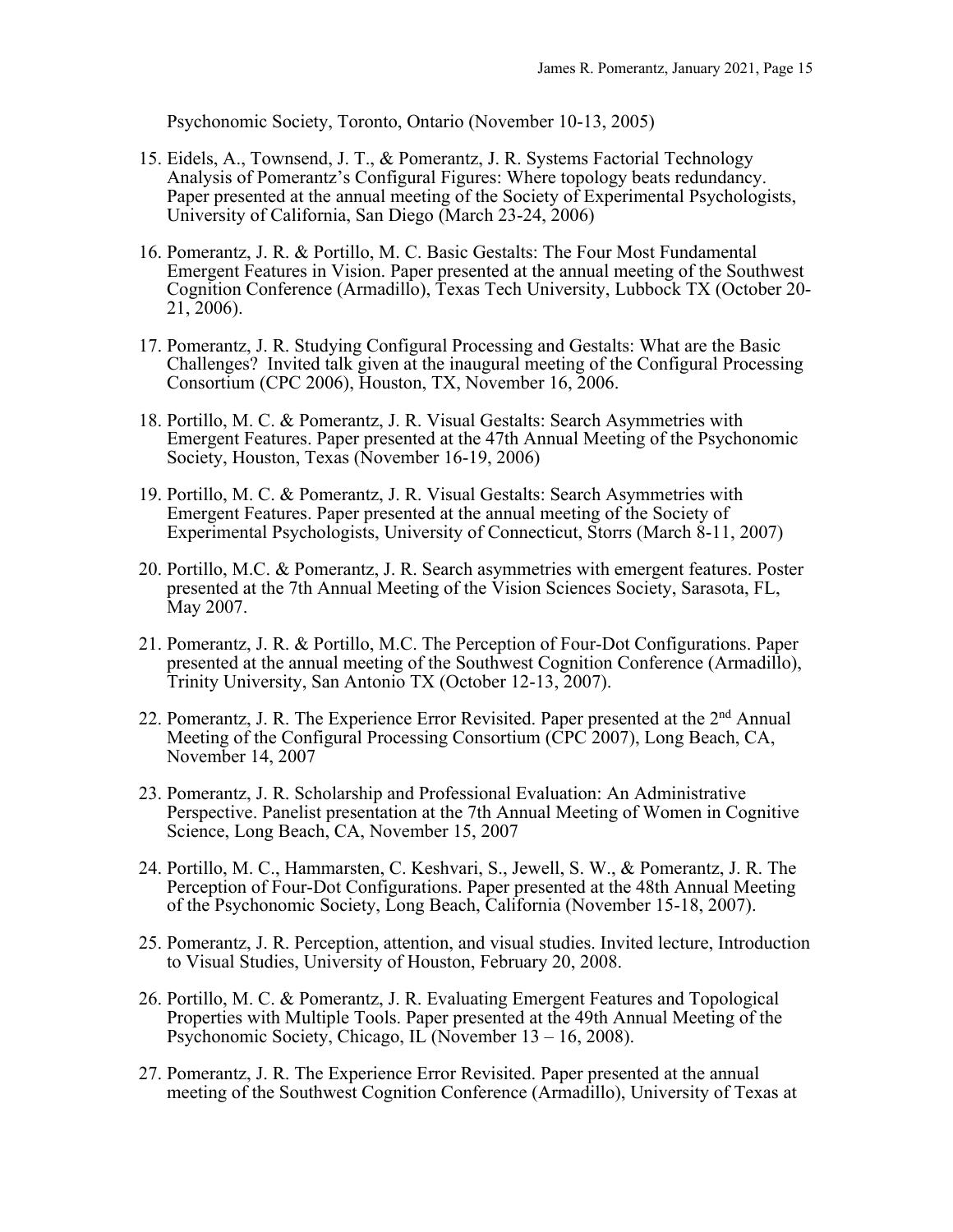El Paso (October 24-25, 2008)

- 28. Stupina, A. I. & Pomerantz, J. R. (2009). Simple Gestalts: Emergent Features in Two- line Space. Paper presented at the Annual Meeting of the Psychonomic Society, November 20, 2009, Boston, MA.
- 29. Pomerantz, J. R. 2010. The Theory of Basic Gestalts and the Measurement ofPerceptual Organization. Friday, October 24, 2010, Texas A&M University.
- 30. Pomerantz, J. R., Keshvari, S., Portillo, M. C., Stupina, A. I., and Sokunbi, D. New configural superiority effects in the temporal and spatial domains. Paper to be presented at the 51st Annual Meeting of the Psychonomic Society, St. Louis, Missouri, November 21, 2010.
- 31. Stupina, A. I. & Pomerantz, J. R. Perceptual Organization based on Gestalts: Emergent Features in Two-Line Space. Paper presented at the Annual Meeting of the Vision Science Society, May 10 2010. Abstract: J Vis August 2, 2010 10(7): 1198; doi:10.1167/10.7.1198
- 32. Pomerantz, J. R. Organization in Perception and in Memory. Paper presented at the 5th annual meeting of the Configural Processing Consortium. Washington University, St. Louis, Missouri, November 17, 2010
- 33. Stupina, A. & Pomerantz, J. R. Perceptual organization and gestalt formation: Emergent features in two-line stimuli. Poster presented at the annual meeting of Object Perception and Attention. St. Louis: November 18, 2010.
- 34. Pomerantz, J. R., Keshvari, S., Portillo, M. C., Stupina, A. I., & Sokunbi, D. New configural superiority effects in the temporal and spatial domains. Paper presented at the annual meeting of the Psychonomic Society, St. Louis, Missouri, November 21, 2010.
- 35. Pomerantz, J. R. (2011). The Basics of a Theory of Basic Gestalts. Paper delivered at the annual meeting of the Society of Experimental Psychologists Society of Experimental Psychologists, University of Washington, Seattle WA, April 15, 2011.
- 36. Pomerantz, J. R., Stupina, A. I., and Sparck, E. (2011). What's the "Point"? Assessing the Effectiveness of Stimuli that Indicate Direction. Poster presented at the 11th Annual Meeting of the Vision Sciences Society, Naples, Florida, USA, May  $6 - 11$ , 2011
- 37. Portillo, M. C., Pomerantz, J. R., Sokumbi, D. and Hammarsten, C. (2011). The Perception of Four-dot Configurations. Poster presented at the 11th Annual Meeting of the Vision Sciences Society, Naples, Florida, USA, May 6 – 11, 2011
- 38. Stupina, A. I., Emert, P., and Pomerantz, J. R. (2011). Emergent Features in two-line configurations prevent selective attention to individual lines as measured by Garner Interference. Poster presented at the 11th Annual Meeting of the Vision Sciences Society, Naples, Florida, USA, May 6 – 11, 2011
- 39. Orsten, K. D., Portillo, M. C. and Pomerantz, J. R. (2011). False Pop Out in Visual Search. Poster presented at the 11th Annual Meeting of the Vision Sciences Society, Naples, Florida, USA, May 6 – 11, 2011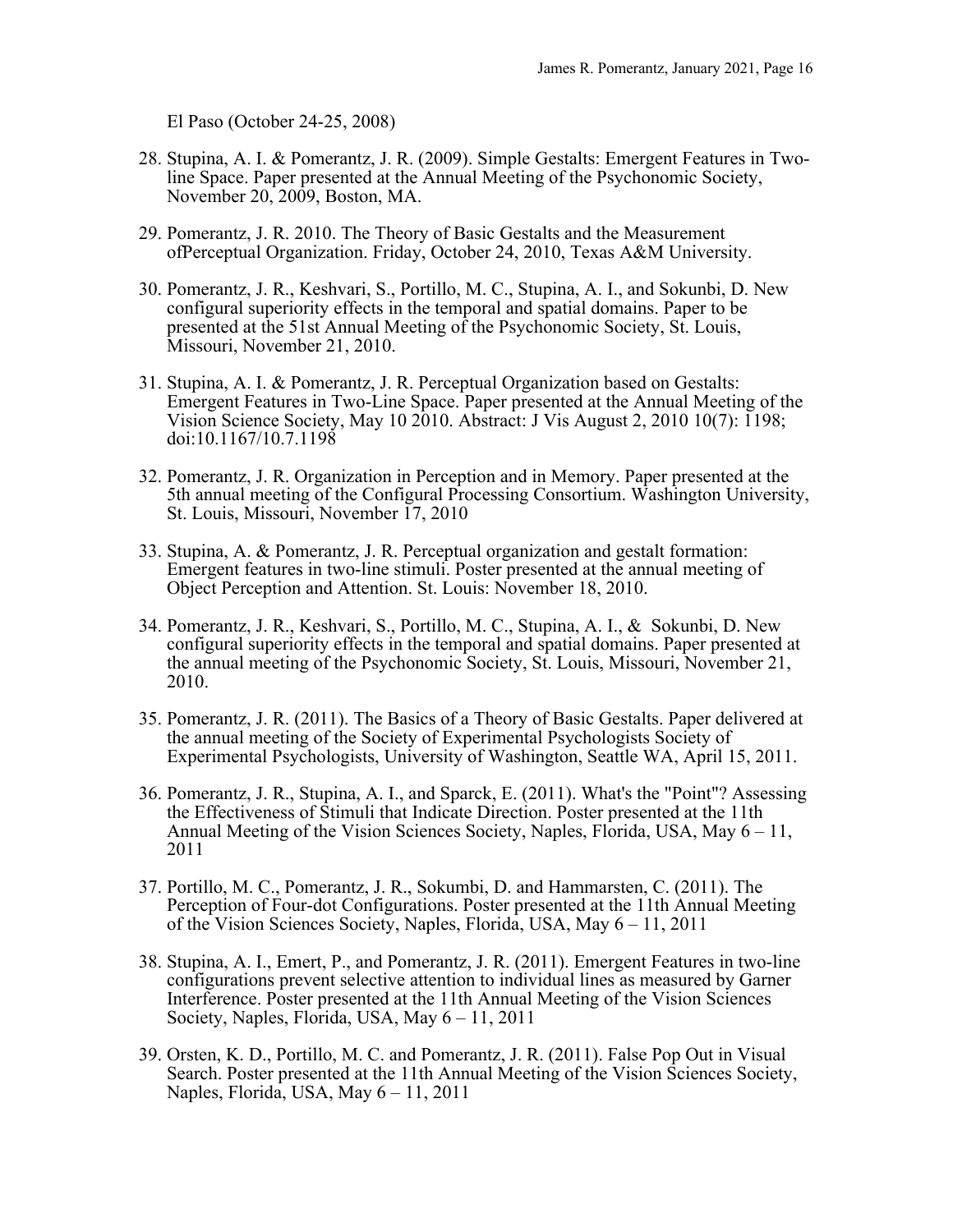- 40. Portillo, M.C., Pomerantz, J. R., Sokumbi, D., & Hammarsten, C. The Perception of Four-Dot Configurations. Poster presented at the annual meeting of Object Perception, Attention, & Memory (OPAM), Seattle WA, November 3, 2011.
- 41. Cragin, A. I., Hahn, A., and Pomerantz, J. R. Emergent features predict grouping of line segments. Poster presented at the annual meeting of Object Perception, Attention, & Memory (OPAM), Seattle WA, November 3, 2011.
- 42. Cragin, A., Sparck, E. & Pomerantz, J. R. (2011, presenting author Pomerantz). Indicating Direction Efficiently: A Few Pointers. Paper presented at the annual meeting of the Psychonomic Society, Seattle WA, November 4, 2011
- 43. Orsten, K.D., Portillo, M. C. & Pomerantz, J. R. (2011, presenting author Orsten). A Symmetry-Breaking Theory of False Pop Out. Poster presented at the annual meeting of the Psychonomic Society, Seattle WA, November 4, 2011
- 44. Pomerantz, J. R. & Orsten, K.D., False Pop Out, Symmetry Breaking, and the Theory of Basic Gestalts. Paper presented at the annual meeting of the Society of Experimental Psychologists, Houston, TX, April 14, 2012.
- 45. Hahn, A., Cragin, A. I., & Pomerantz, J. R. (2012) The Role of Perceptual Features vs. Learned Associations in Utilizing Directional Indicators. Poster presented at the 12th Annual Meeting of the Vision Sciences Society, Naples, Florida, USA, May 12, 2012.
- 46. Cragin, A. I., Hahn, A. C., & Pomerantz, J. R. (2012) Emergent Features Predict Grouping in Search and Classification Tasks. Talk presented at the 12th Annual Meeting of the Vision Sciences Society, Naples, Florida, USA, May 13, 2012.
- 47. Orsten, K.D. & Pomerantz, J. R. (2012) False Pop Out: Evidence of Configural Disruption in Conventional Pop Out. Poster presented at the 12th Annual Meeting of the Vision Sciences Society, Naples, Florida, USA, May 16, 2012.
- 48. Pomerantz, J. R. & Cragin, A. I. (2012) Crowding, Grouping, and the Configural Superiority Effect. Poster presented at the 12th Annual Meeting of the Vision Sciences Society, Naples, Florida, USA, May 16, 2012.
- 49. Pomerantz, J. R. (2012) Computational and cortical bases for configural superiority. Talk presented at invited symposium on Part-whole relationships in visual cortex at the 12th Annual Meeting of the Vision Sciences Society, Naples, Florida, USA, May 11, 2012.
- 50. Orsten, K.D., Hahn, A, and Pomerantz, J. R. Pattern-breaking pop out: Further evidence in support of the Theory of Basic Gestalts. Poster presented at the annual meeting of Object Perception, Attention, & Memory (OPAM), Minneapolis, MN, November 2012.
- 51. Cragin, A. I., Ding, B., & Pomerantz, J. R. Emergent features help resolve ambiguous apparent motion. Poster presented at the annual meeting of Object Perception, Attention, & Memory (OPAM), Minneapolis, MN, November 2012.
- 52. Orsten, K.D. & Pomerantz, J. R. Pop out, true and false. Talk presented at the  $7<sup>th</sup>$ annual meeting of the Configural Processing Consortium, Minneapolis, MN,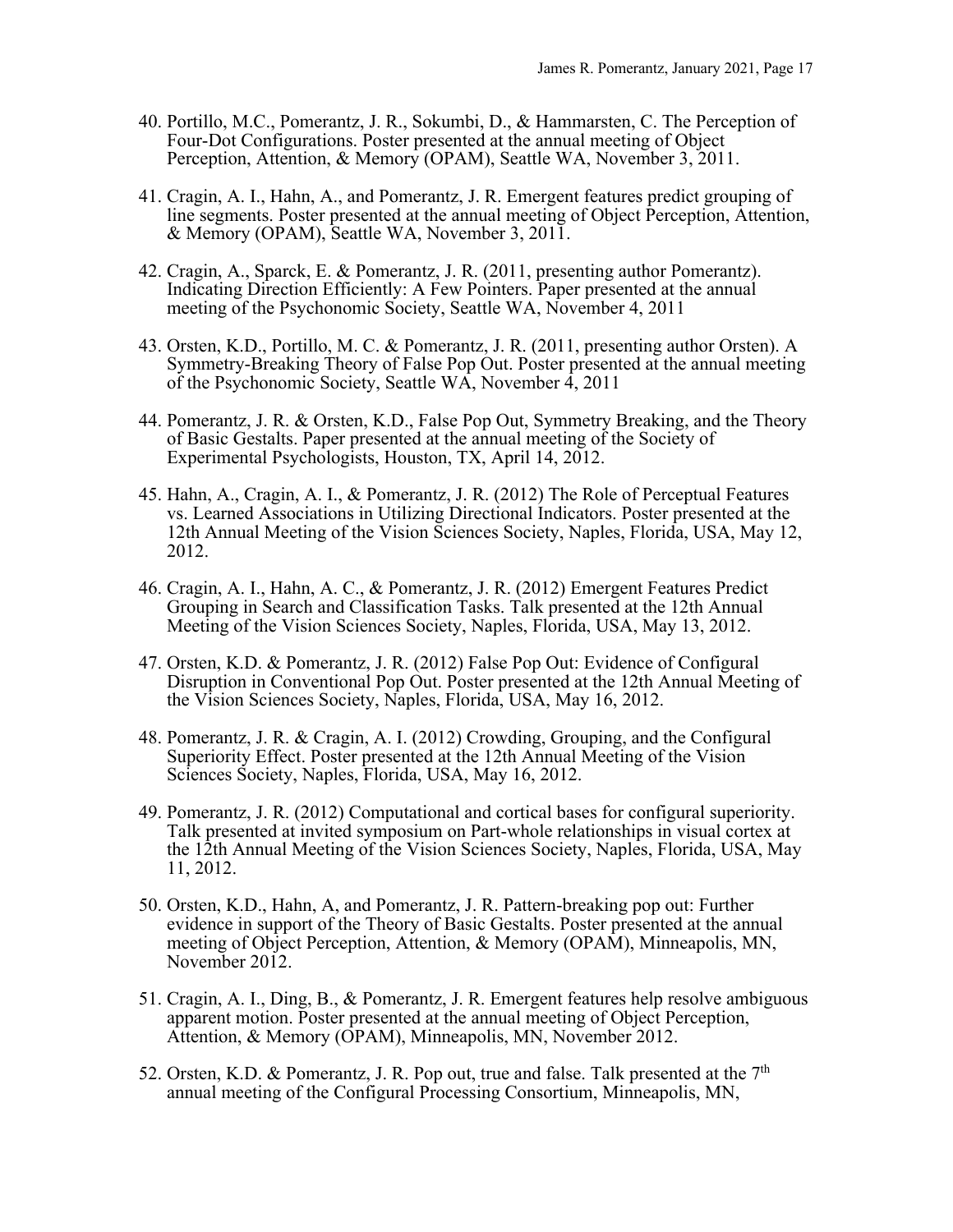November 2012.

- 53. Orsten, K.D. & Pomerantz, J.R. Pure False Pop Out. Paper presented at the annual meeting of the Society of Experimental Psychologists, Brown University, Providence, RI, March 29, 2013.
- 54. Orsten, K.D. & Pomerantz, J. R. False Pop Out and "Anti-metamers". Poster presented at the 13th Annual Meeting of the Vision Sciences Society, Naples, Florida USA, May 13, 2013*.*
- 55. Cragin, A. I. & Pomerantz, J. R. Emergent Features Help Resolve Ambiguous Apparent Motion. Poster presented at the 13th Annual Meeting of the Vision Sciences Society, Naples, Florida USA, May 13, 2013
- 56. Pomerantz, J.R. Theory of Basic Gestalts, Version 2.0 . Keynote address delivered at the 8th annual meeting of the Configural Processing Consortium, Toronto, November 13, 2013.
- 57. Pomerantz, J.R. Pop Out and Symmetry Breaking in 3D Space. Talk presented at the annual meeting of the Psychonomic Society, Toronto, November 15, 2013.
- 58. Orsten, K.D. and Pomerantz, J.R. (2014) Is False Pop Out Really Pop Out? Evidence from RT functions. Poster presented at the 14th Annual Meeting of the Vision Sciences Society, St. Pete Beach, Florida USA, May 20, 2014
- 59. Pomerantz, J.R., Qiang, B., Austin, A., and Orsten, K.D. (2014) Target Localization Responses Diagnose Emergent Features in Singleton Pop Out. Poster presented at the 14th Annual Meeting of the Vision Sciences Society, St. Pete Beach, Florida USA, May 20, 2014.
- 60. Pomerantz, J.R., Qiang, B., and Orsten, K. D. A New Performance Measure of Perceptual Grouping. Talk presented at the 9<sup>th</sup> annual meeting of the Configural Processing Consortium, Long Beach, California, November 19, 2014.
- 61. Pomerantz, J.R. Part-Whole Relationships and the Theory of Basic Gestalts.  $10th<sup>th</sup>$ annual meeting of the Configural Processing Consortium, Chicago, Illinois, Nov. 18, 2015.
- 62. Pomerantz, J. R. (2016). Varieties of part-whole relationships and the Theory of Basic Gestalts. Talk given at the International Meeting of the Psychonomic Society, Granada, Spain May 5-8, 2016.
- 63. Costa, T. L., Orsten-Hooge, K. D., Rêgo, G. G., Pomerantz, J.R., and Boggio, P.S. (2016) Neural correlates of configural superiority and emergent features: An EEG study. Poster presented at the 16th Annual Meeting of the Vision Sciences Society, St. Pete Beach, Florida USA, May 14, 2016.
- 64. Mestry, N., Orsten-Hooge, K. D., Pomerantz, J. R., & Donnelly, N. (2016). Eye Movements Reveal the Competition between Basic and Configural Features in False Pop Out in Visual Search. Poster presented at the 16th Annual Meeting of the Vision Sciences Society, St. Pete Beach, Florida USA, May 17, 2016.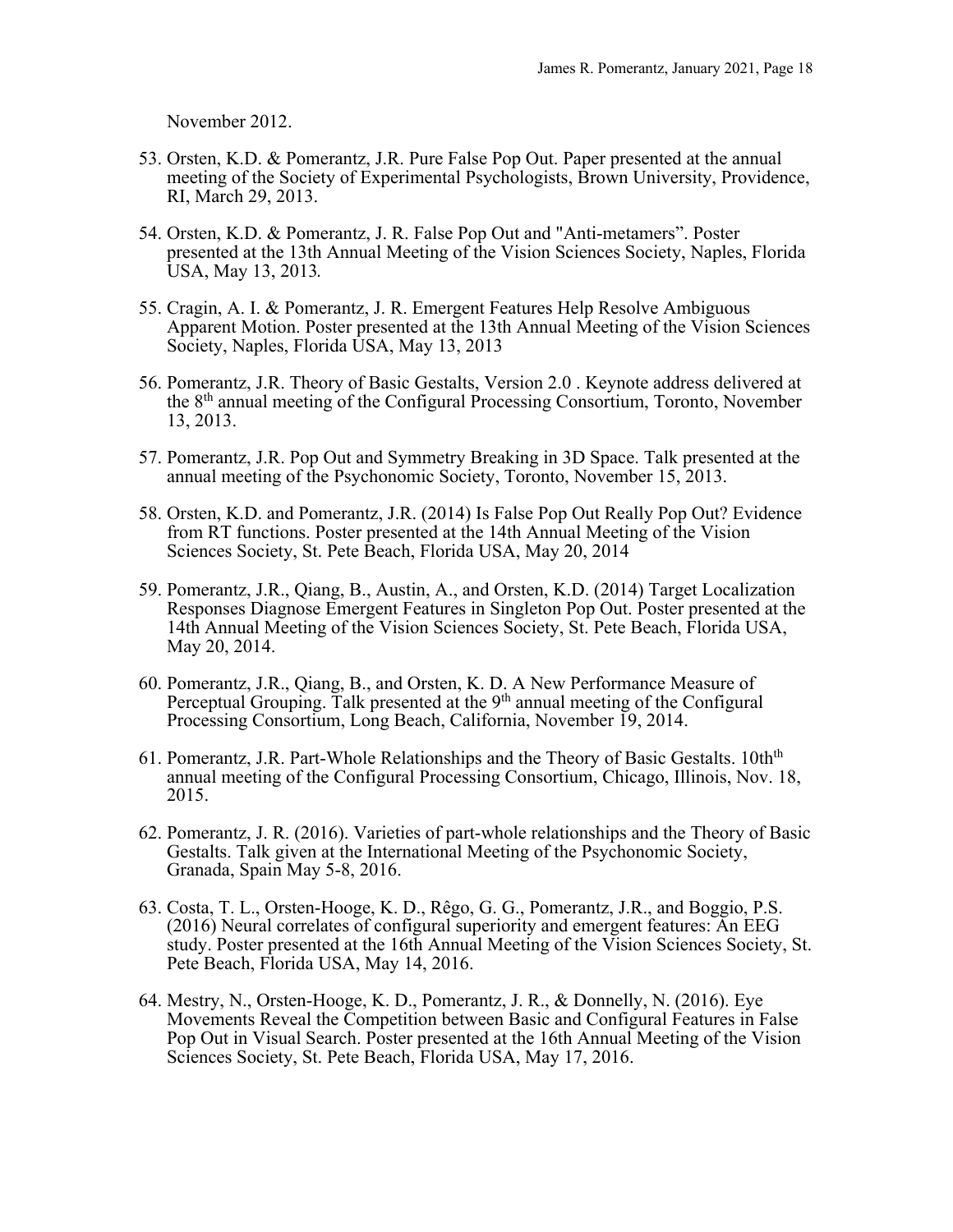- 65. Pomerantz, J. R. Chapman, C., Noe, C., Tian, Y., and Flynn, J. (2017). Parallelism is an emergent feature not derived from the detection of individual line slopes. Poster presented at the 17th Annual Meeting of the Vision Sciences Society, St. Pete Beach, Florida USA, May 20, 2017.
- 66. Costa, T., Orsten-Hooge, K., Rego, G.G., Wagemans, J., Pomerantz, J.R., and Boggio, P.S. Differential predictive processing for "good" and "bad" Gestalts in the early visual cortex. Talk presented at the European Conference on Visual Perception, Berlin, August 28, 2017.
- 67. Chapman, C., Flynn, J., Noe, C., Tian, Y., and Pomerantz, J. R. Parallelism is Perceived Directly, Not Through Computing and Comparing Line Slopes. Talk presented at the Annual Meeting of the Psychonomic Society, Vancouver, November 10, 2017.
- 68. Chapman, C., Noe, C., Flynn, J., Tian, Y., and Pomerantz, J. R. The Emergent Feature of Parallelism is Perceived Directly. Talk presented at the Annual Meeting of the Configural Processing Consortium, Vancouver, November 2017.
- 69. Pomerantz, J.R. Measuring Gestalts: in Honor of Michael Kubovy. Invited lead-off talk presented at the 41<sup>st</sup> annual meeting of the European Conference on Visual Perception, Trieste, Italy, August 30, 2018.
- 70. Pomerantz, J.R. Psychological Scientists as Academic Leaders. Invited panelist at the 30th annual meeting of the Association for Psychological Sciences, San Francisco, May 25, 2018.
- 71. Pomerantz, J.R. Reaction time versus reaction speed. Talk presented at the annual meeting of the European Conference on Visual Perception, Leuven, Belgium, August 29, 2019.
- 72. Pomerantz, J.R. How Might Culture Affect Perception? Invited keynote presented at the inaugural Culture and Cognition Conference, Montreal, Quebec, November 14, 2019.
- 73. Pomerantz, J.R. Reaction time versus reaction speed. Talk presented at the annual meeting of the Psychonomic Society, Montreal, Quebec, November 15, 2019.

## **Other presentations (since 2011):**

- 1. Pomerantz, J. R. (2012). The Mistakes our Eyes and Brains Make about the World Around Us." Lecture to the Rice University Faculty Women's Club, Cohen House, Rice University, February 8, 2012.
- 2. Pomerantz, J. R. (2011). Social Sciences at Rice, 1988 1995. Pomerantz, J. R. (2011) Perception & Deception: Visual Art and the Art of Vision: A conversation between artist Mary Temple and vision scientist Jim Pomerantz. Sewall Art Gallery, Rice University, March 31, 2011.

## **Departmental Service, 2011 - 2020**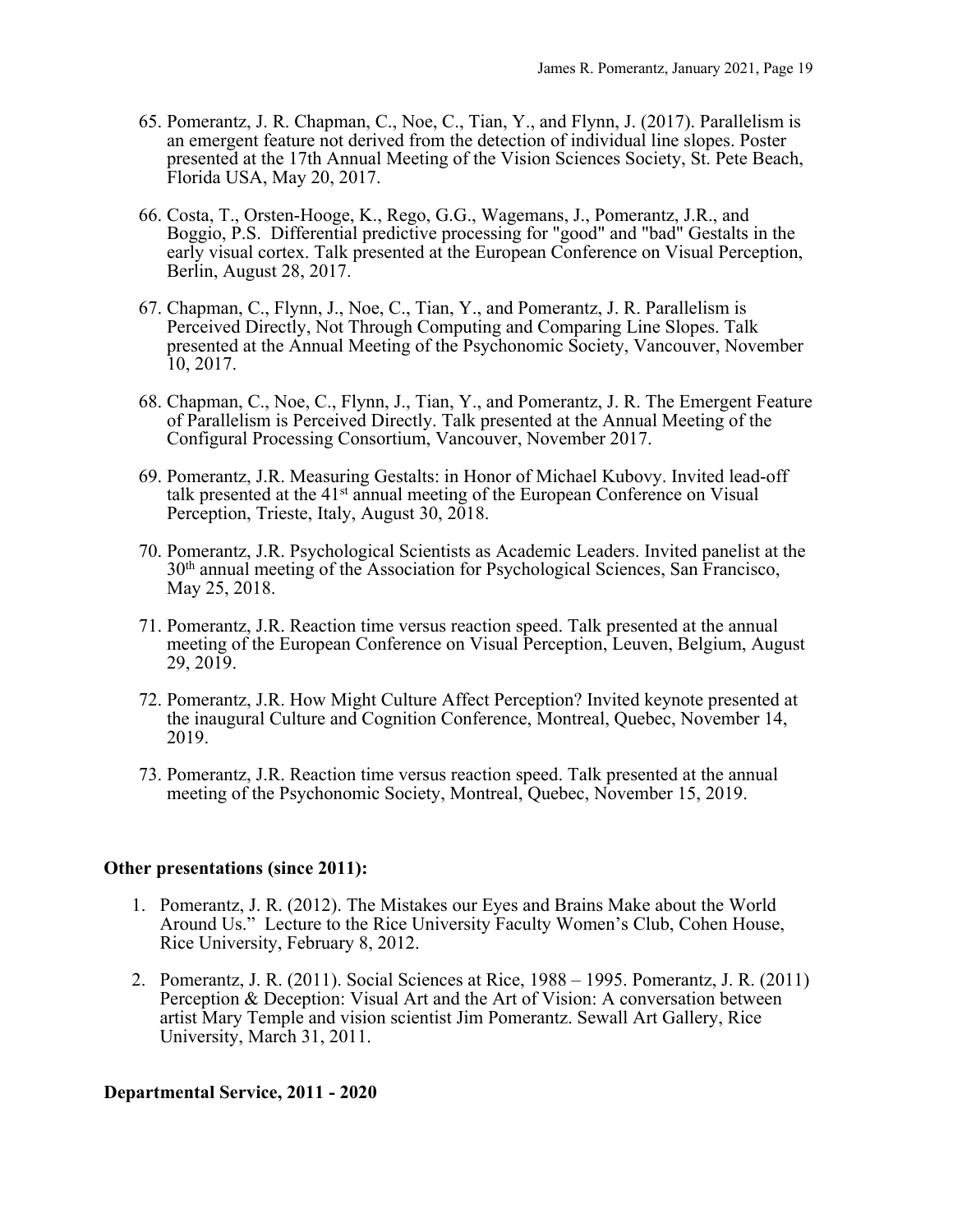Chair, Undergraduate Committee, Department of Psychology (2015-2017) Member, Psychology Department Chair Search Committee (2013-2014) Chair, Psychology Search Committee for Senior Cognitive Neuroscientist with specialization in neuroimaging Member, Psychology Search Committee for Assistant Professor in Cognitive Psychology of Human Memory Coordinator, Faculty Promotion to Full Professor, Fall 2011 Multiple promotion and tenure letters of recommendation Guest lecture in various courses (Professional Issues; Advanced Photography) Member, Psychology Executive Committee (several years) Ad hoc Dingwall Foundation Neurolinguistic Dissertation Fellowship nomination committee Maurin Fund committee (2000-2020)

Laughery Award selection committee (2000-2016)

#### **Graduate student thesis committees at Rice:**

Steve Jewell MA and PhD (primary adviser) Mary C. Portillo MA and PhD (primary adviser) Anna I. Cragin, MA and PhD (primary adviser) Kimberley D. Orsten, MA (primary adviser) Jennifer Chen PhD (co-advisor) Deepna Devkar, PhD (University of Texas Houston) Camille Peres MA Aniko Sandor, MA Laura Martin, MA and PhD Delia Kothman, MA and PhD Erik Chang PhD Nohsook Park, MA Susan Wood, MA Michael Fleetwood, MA and PhD Kelly Biegler, MA and PhD Chris Fick PhD Aniko Sandor PhD Elizabeth Miller PhD (Political Science) Melanie Hamel PhD Jennifer Boyer MA Ruth Johnson, PhD Heather Dial PhD Julie Hughes Walker PhD Colin Noe MA Don Oxtoby PhD (Philosophy)

#### **Other Rice University Service, 2000 - present**

Cognitive Sciences Steering Committee, 2006 – present Neuroscience Steering Committee, 2011- 2016 Neuroscience Minor advisor, 2013 – 2016 Social Sciences Faculty Advisory Committee, 2013 - 2016 Guest lecturer, Rice Undergraduate Scholars program, 2006-2015 Director, Scientia, 2000 – 2006; Member of Scientia Executive Committee 2013 – 2016; Chair of Fellows Committee Member, De Lange Conference 2014 Planning Committee Committee on Undergraduate Curriculum (Chair 2001-2004);